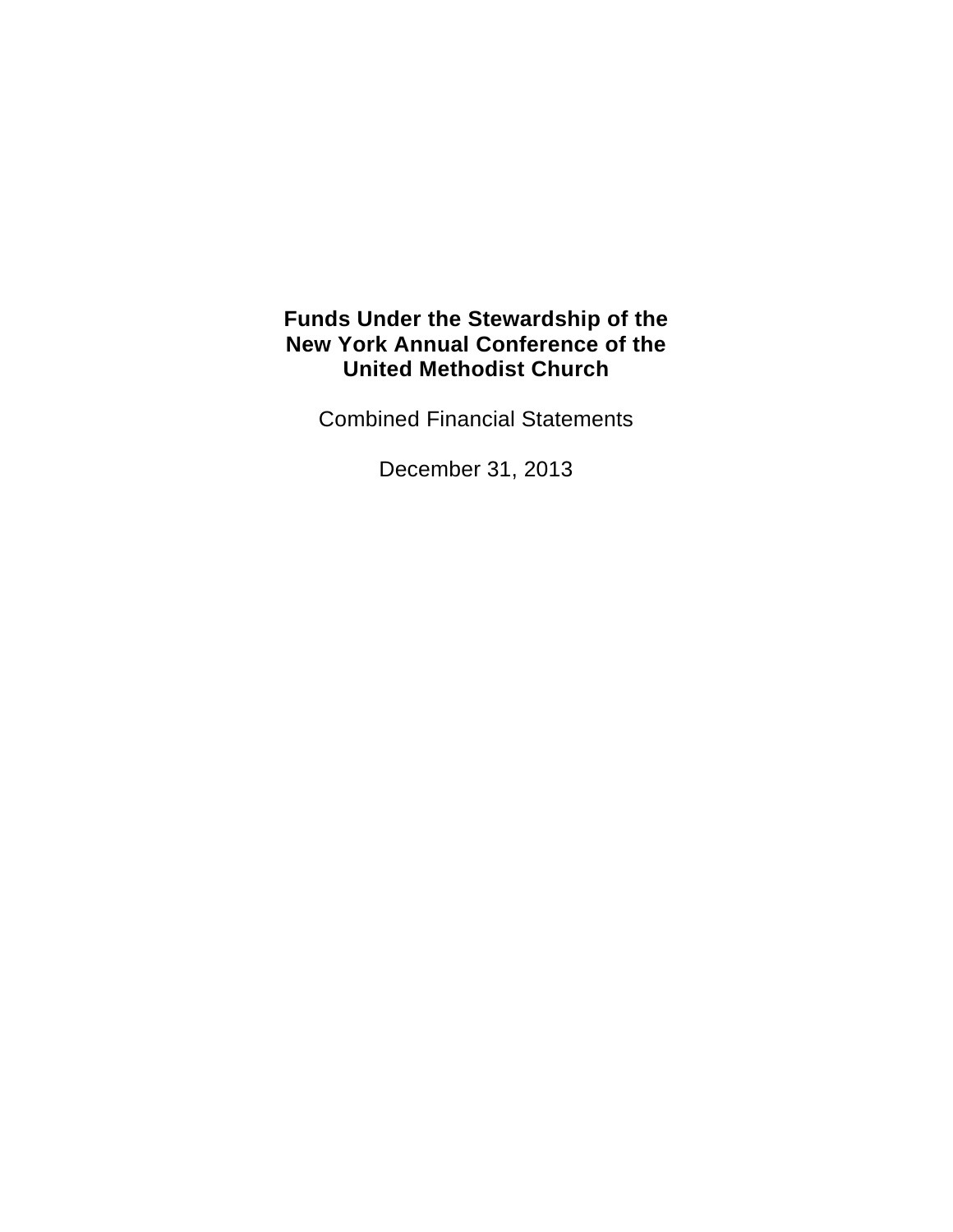

#### **Independent Auditors' Report**

#### **Board of Trustees White Plains, New York**

We have audited the accompanying combined financial statements of the Funds Under the Stewardship of the New York Annual Conference of the United Methodist Church (the "New York Annual Conference"), which comprise the combined statement of financial position as of December 31, 2013, and the related combined statements of activities and cash flows for the year then ended, and the related notes to the combined financial statements.

#### *Management's Responsibility for the Financial Statements*

Management is responsible for the preparation and fair presentation of these combined financial statements in accordance with accounting principles generally accepted in the United States of America; this includes the design, implementation, and maintenance of internal control relevant to the preparation and fair presentation of combined financial statements that are free from material misstatement, whether due to fraud or error.

#### *Auditors' Responsibility*

Our responsibility is to express an opinion on these combined financial statements based on our audit. We conducted our audit in accordance with auditing standards generally accepted in the United States of America. Those standards require that we plan and perform the audit to obtain reasonable assurance about whether the combined financial statements are free from material misstatement.

An audit involves performing procedures to obtain audit evidence about the amounts and disclosures in the combined financial statements. The procedures selected depend on the auditor's judgment, including the assessment of the risks of material misstatement of the combined financial statements, whether due to fraud or error. In making those risk assessments, the auditor considers internal control relevant to the entity's preparation and fair presentation of the combined financial statements in order to design audit procedures that are appropriate in the circumstances, but not for the purpose of expressing an opinion on the effectiveness of the entity's internal control. Accordingly, we express no such opinion. An audit also includes evaluating the appropriateness of accounting policies used and the reasonableness of significant accounting estimates made by management, as well as evaluating the overall presentation of the combined financial statements.

We believe that the audit evidence we have obtained is sufficient and appropriate to provide a basis for our qualified audit opinion.

#### *Basis for Qualified Opinion*

As more fully described in note 3 to the financial statements, the New York Annual Conference did not obtain a valuation of its postretirement health benefits for the year ending December 31, 2013. The last valuation obtained was as of December 31, 2012. That valuation reflected an accumulated post retirement obligation of \$22,038,904. By not obtaining a valuation for the year 2013, a liability cannot be computed, thus resulting in the inability to record such amount in the combined financial statements for the year ending December 31, 2013. The effect on the 2013 statement of activities has not been determined. In our opinion, a liability for postretirement health benefits and related disclosures are required by accounting principles generally accepted in the United States of America.

#### O'CONNOR DAVIES, LLP

500 Mamaroneck Avenue, Suite 301, Harrison, NY 10528 I Tel: 914.381.8900 I Fax: 914.381.8910 I www.odpkf.com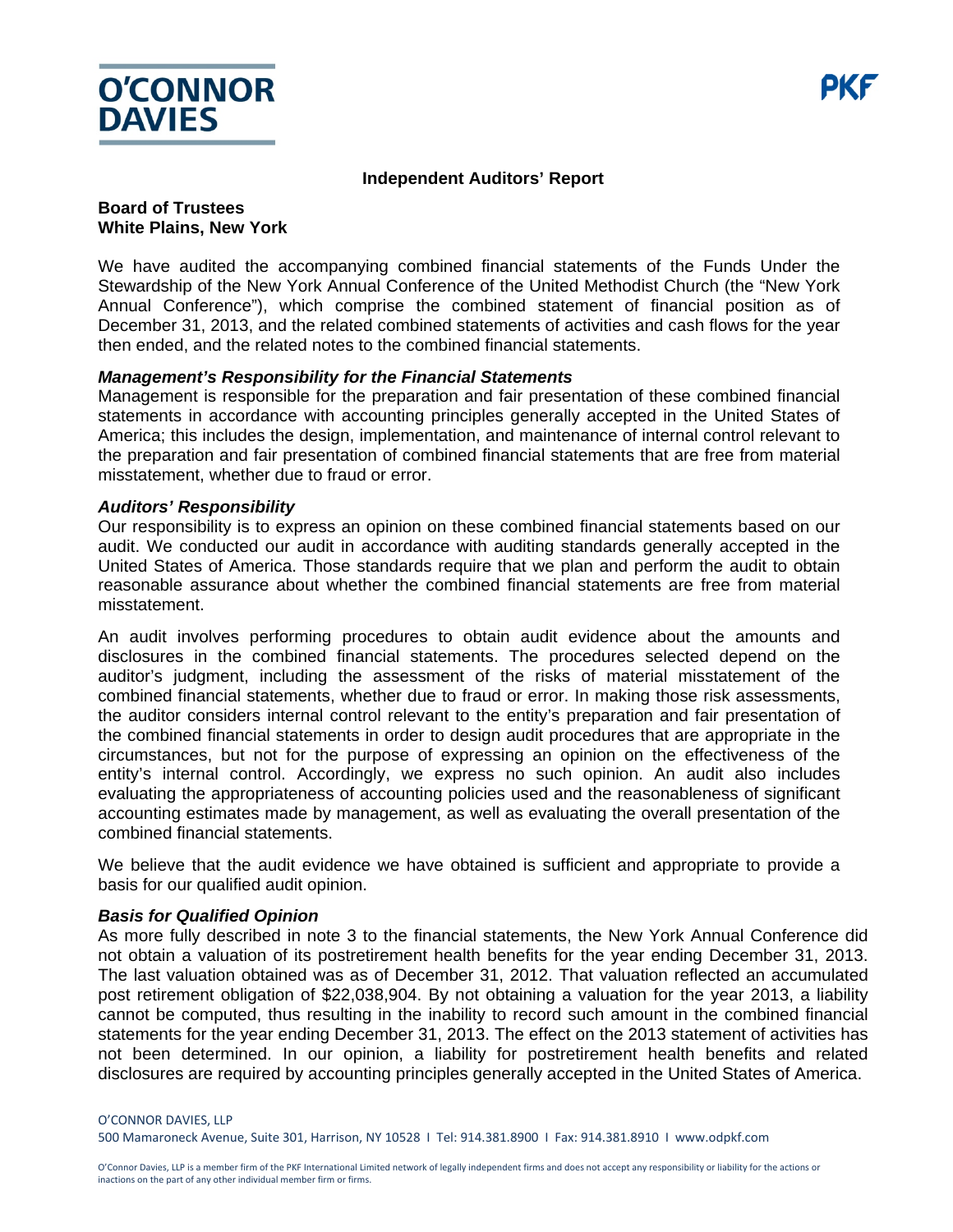#### *Qualified Opinion*

In our opinion, except for the effects of not recording the accumulated postretirement benefit obligation in the combined financial statements at the present value of the anticipated actuarial cost of the health benefits for retirees as discussed in the *Basis for Qualified Opinion* paragraph, the combined financial statements referred to in the first paragraph present fairly, in all material respects, the combined financial position of the New York Annual Conference as of December 31, 2013, and the results of its operations and its cash flows for the year ended in accordance with accounting principles generally accepted in the United States of America.

#### *Report on Summarized Comparative Information*

We have previously audited the New York Annual Conference's December 31, 2012 combined financial statements, and we expressed a qualified audit opinion on those audited combined financial statements in our report dated June 28, 2013. In our opinion, the summarized comparative information presented herein as of and for the year ended December 31, 2012 is consistent, in all material respects, with the audited combined financial statements from which it has been derived.

#### *Report on Supplemental Information*

Our audit was conducted for the purpose of forming an opinion on the combined financial statements as a whole. The supplemental information on pages 19 through 21 are presented for purposes of additional analysis and is not a required part of the combined financial statements. Such information is the responsibility of management and was derived from and relates directly to the underlying accounting and other records used to prepare the combined financial statements. The information has been subjected to the auditing procedures applied in the audit of the combined financial statements and certain additional procedures, including comparing and reconciling such information directly to the underlying accounting and other records used to prepare the combined financial statements or to the combined financial statements themselves, and other additional procedures in accordance with auditing standards generally accepted in the United States of America. In our opinion, the information is fairly stated in all material respects in relation to the combined financial statements as a whole.

O'Connor Davies, LLP

Harrison, New York June 26, 2014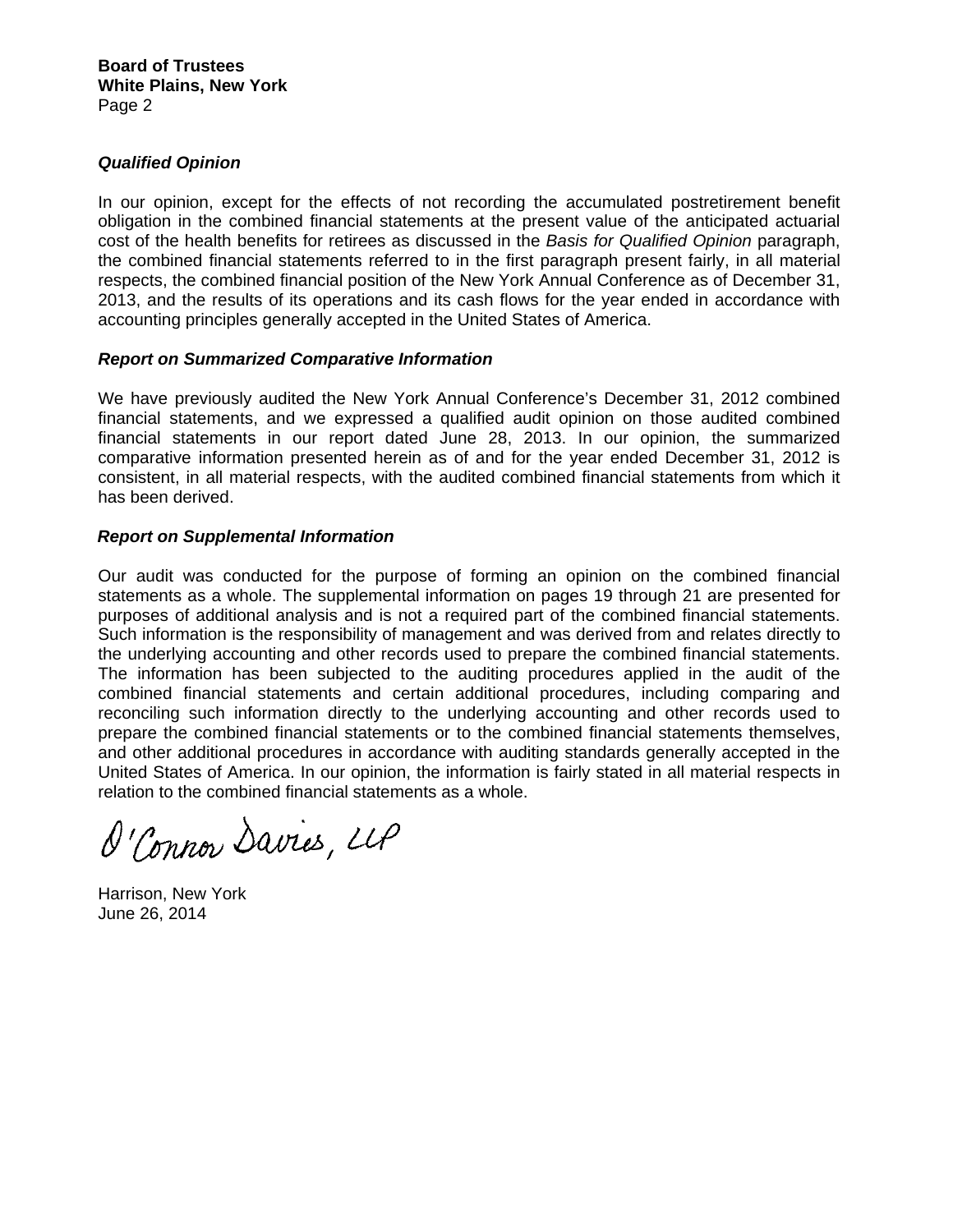## Combined Statement of Financial Position December 31, 2013 (with comparative amounts for 2012)

|                                                        | 2013            | 2012             |
|--------------------------------------------------------|-----------------|------------------|
| <b>ASSETS</b>                                          |                 |                  |
| Cash and cash equivalents                              | \$<br>3,792,126 | \$<br>1,903,301  |
| Investments                                            | 10,559,028      | 4,737,920        |
| Church apportionments receivable                       | 594,573         | 787,428          |
| Accounts receivable, net                               | 326,097         | 293,197          |
| Parish development loans receivable, net               | 1,947,292       | 1,182,012        |
| Prepaid expenses and other assets                      | 237,331         | 94,333           |
| <b>Custodial funds held</b>                            | 72,695          | 265,185          |
| Property and equipment, net                            | 5,966,349       | 5,898,318        |
| Deferred financing costs, net                          | 22,270          | 22,270           |
|                                                        | \$23,517,761    | 15,183,964<br>\$ |
| <b>LIABILITIES AND NET ASSETS</b>                      |                 |                  |
| Liabilities                                            |                 |                  |
| Church apportionments designated for future periods    | \$<br>8,193     | \$<br>90,776     |
| Accounts payable and accrued expenses                  | 1,728,364       | 839,426          |
| Capital leases payable                                 | 57,174          |                  |
| Deferred revenue                                       | 12,307          | 19,785           |
| Loan payable - Conference Board of Pensions and Health |                 |                  |
| <b>Benefits</b>                                        | 359,917         | 369,917          |
| Loan payable - United Methodist Development Fund       | 526,427         | 586,228          |
| Loan payable - Bridgehampton Methodist Church          |                 | 63,247           |
| Mortgage payable - Bridgehampton National Bank         | 1,066,202       | 1,085,965        |
| Custodial funds held                                   | 72,695          | 265,185          |
| <b>Total Liabilities</b>                               | 3,831,279       | 3,320,529        |
| <b>Net Assets</b>                                      |                 |                  |
| Unrestricted                                           | 10,102,745      | 7,430,194        |
| Temporarily restricted                                 | 8,848,038       | 3,697,542        |
| Permanently restricted                                 | 735,699         | 735,699          |
| <b>Total Net Assets</b>                                | 19,686,482      | 11,863,435       |
|                                                        | \$23,517,761    | 15,183,964<br>\$ |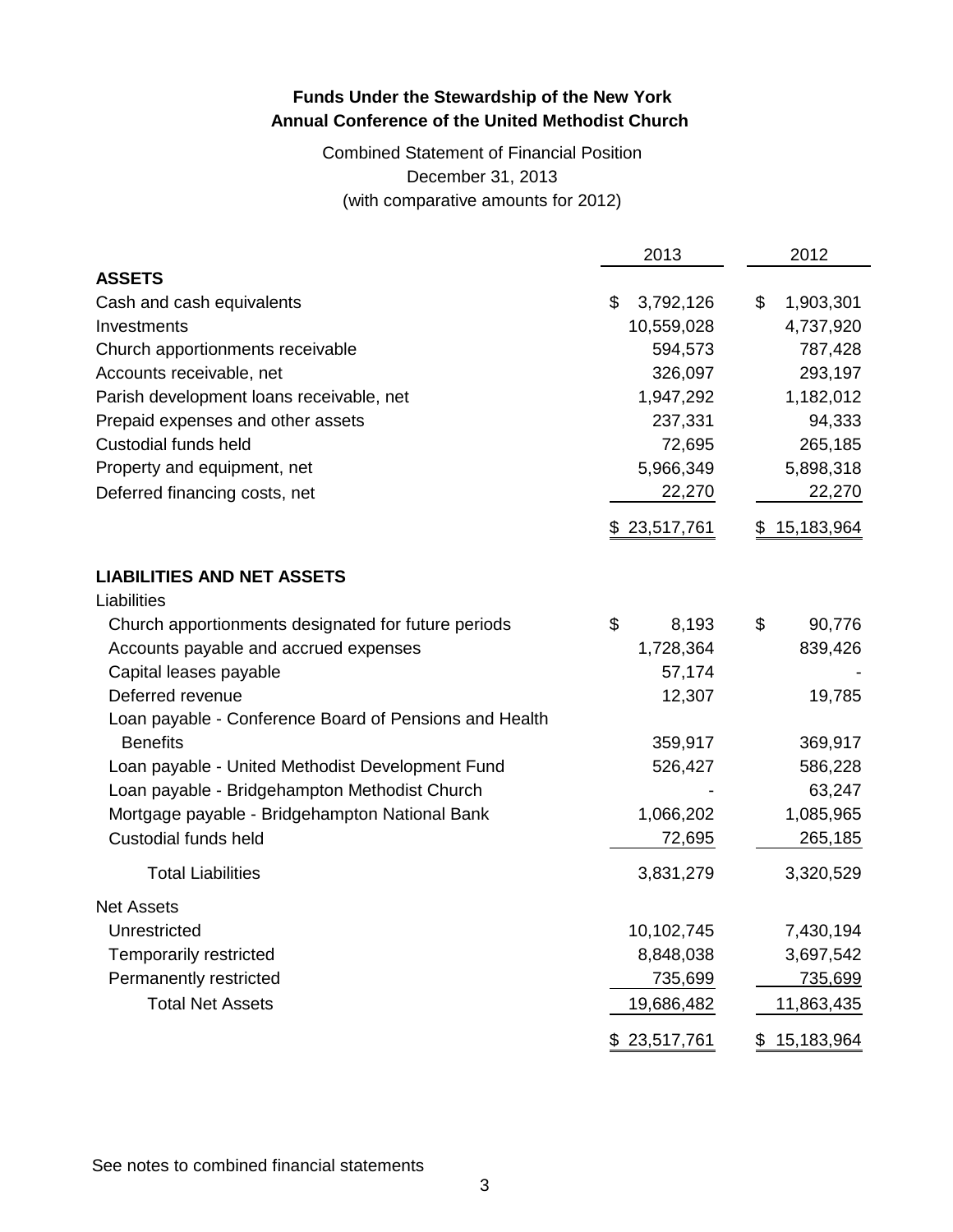Combined Statement of Activities Year Ended December 31, 2013 (with summarized totals for 2012)

|                                       | Unrestricted    | Temporarily<br>Restricted | Permanently<br>Restricted | 2013<br>Total   | 2012<br>Total   |
|---------------------------------------|-----------------|---------------------------|---------------------------|-----------------|-----------------|
| <b>SUPPORT AND REVENUE</b>            |                 |                           |                           |                 |                 |
| Church apportionments                 | 2,155,468<br>\$ | 5,547,447<br>\$           | \$                        | 7,702,915<br>\$ | 7,558,271<br>\$ |
| Designated benevolences               | 2,102           | 1,444,093                 |                           | 1,446,195       | 623,821         |
| Fees and reimbursements               | 291,272         |                           |                           | 291,272         | 299,547         |
| Grants and contributions              | 1,796,823       | 3,714,885                 |                           | 5,511,708       | 567,567         |
| Retreat                               | 1,678,237       |                           |                           | 1,678,237       | 1,523,827       |
| Store sales                           | 4,746           |                           |                           | 4,746           | 13,466          |
| Forgiveness of debt                   | 58,901          |                           |                           | 58,901          |                 |
| Investment return                     | 231,895         | 427,869                   |                           | 659,764         | 133,141         |
| Interest                              | 67,943          |                           |                           | 67,943          | 78,019          |
| Other revenue                         | 36,218          |                           |                           | 36,218          | 20,314          |
| Net assets released from restrictions | 5,983,798       | (5,983,798)               |                           |                 |                 |
| <b>Total Support and Revenue</b>      | 12,307,403      | 5,150,496                 |                           | 17,457,899      | 10,817,973      |
| <b>EXPENSES</b>                       |                 |                           |                           |                 |                 |
| Program                               | 6,282,482       |                           |                           | 6,282,482       | 6,761,555       |
| Campsite                              |                 |                           |                           |                 |                 |
| Quinipet                              | 1,489,798       |                           |                           | 1,489,798       | 1,366,241       |
| Epworth                               | 368,913         |                           |                           | 368,913         | 433,975         |
| Kingswood                             | 86,139          |                           |                           | 86,139          | 95,384          |
| Capital campaign                      | 3,157           |                           |                           | 3,157           | 2,872           |
| Management and general                | 1,404,363       |                           |                           | 1,404,363       | 2,666,486       |
| <b>Total Expenses</b>                 | 9,634,852       |                           |                           | 9,634,852       | 11,326,513      |
| Change in Net Assets (Deficit)        | 2,672,551       | 5,150,496                 |                           | 7,823,047       | (508, 540)      |
| <b>NET ASSETS</b>                     |                 |                           |                           |                 |                 |
| Beginning of year                     | 7,430,194       | 3,697,542                 | 735,699                   | 11,863,435      | 12,371,975      |
| End of year                           | \$10,102,745    | 8,848,038<br>S            | \$<br>735,699             | \$19,686,482    | \$11,863,435    |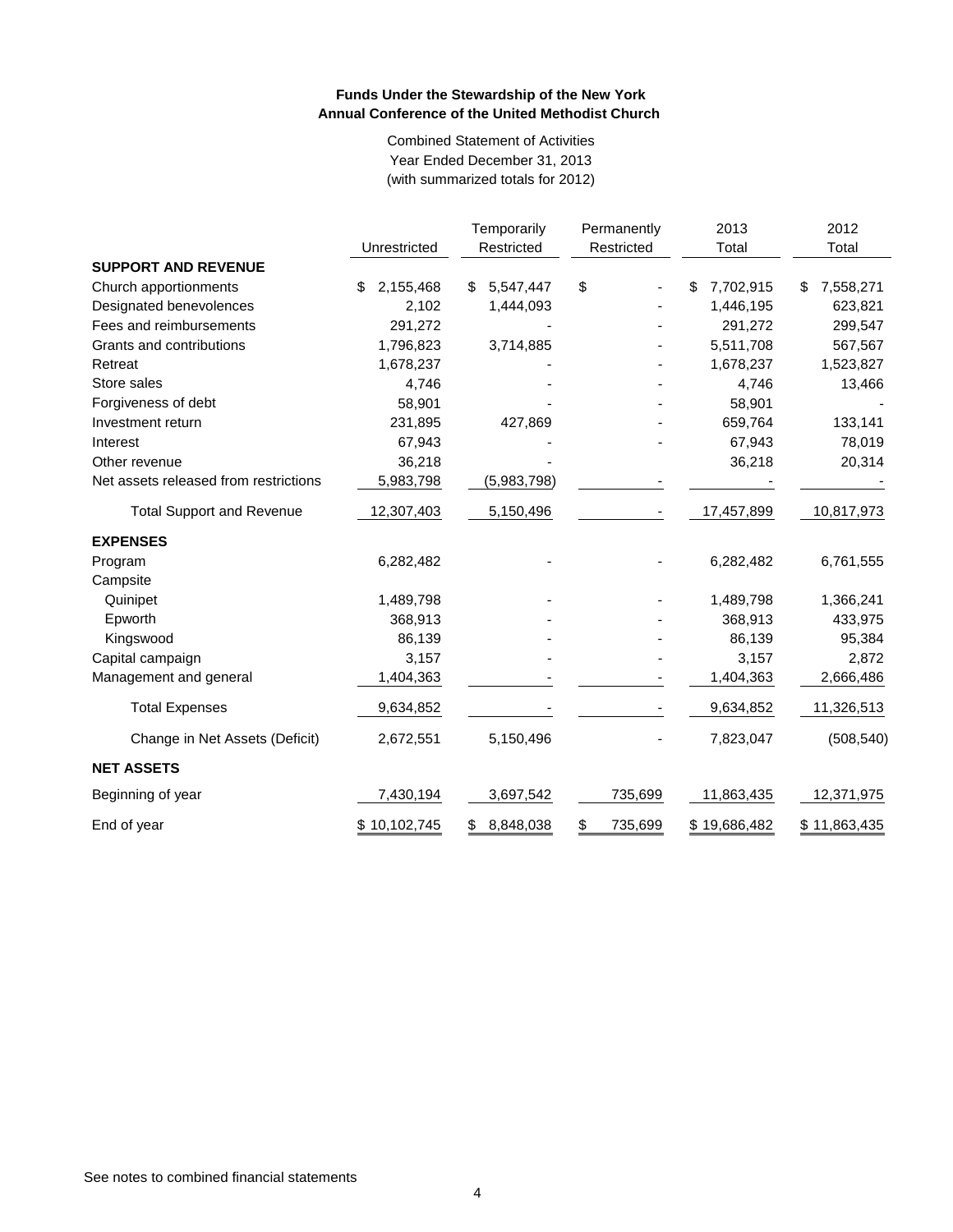Combined Statement of Cash Flows Year Ended December 31, 2013 (with comparative amounts for 2012)

|                                                                    | 2013            | 2012             |
|--------------------------------------------------------------------|-----------------|------------------|
| <b>CASH FLOWS FROM OPERATING ACTIVITIES</b>                        |                 |                  |
| Change in net assets (deficit)                                     | \$<br>7,823,047 | \$<br>(508, 540) |
| Adjustment to reconcile change in net assets (deficit) to net cash |                 |                  |
| from operating activities                                          |                 |                  |
| Realized and unrealized gains on investments                       | (548, 999)      | (70, 475)        |
| Depreciation                                                       | 287,994         | 275,982          |
| Amortization                                                       | 1,237           | 1,238            |
| Recoveries of bad debts                                            | (151, 548)      | (112, 423)       |
| Forgiveness of debt                                                | (58, 901)       |                  |
| Net change in operating assets and liabilities                     |                 |                  |
| Church apportionments receivable                                   | 192,855         | 204,591          |
| Accounts receivable                                                | (323, 785)      | 171,907          |
| Parish development loans receivable                                | (322, 847)      | (55, 482)        |
| Prepaid expenses and other assets                                  | (142,998)       | (3,991)          |
| Accounts payable and accrued expenses                              | 888,938         | (1,039,817)      |
| Deferred revenue                                                   | (7, 478)        | 10,455           |
| Church apportionments designated for future periods                | (82, 583)       | 6,158            |
| Net Cash from Operating Activities                                 | 7,554,932       | (1, 120, 397)    |
| <b>CASH FLOWS FROM INVESTING ACTIVITIES</b>                        |                 |                  |
| Proceeds from sale of investments                                  | 653,868         | 548,011          |
| Purchase of investments                                            | (5,925,977)     | (784, 232)       |
| Property and equipment acquisitions                                | (298, 851)      | (217,856)        |
| Net Cash from Investing Activities                                 | (5,570,960)     | (454, 077)       |
| <b>CASH FLOWS FROM FINANCING ACTIVITIES</b>                        |                 |                  |
| Repayment of line of credit                                        |                 | (320, 304)       |
| Repayment of loans payable                                         | (74, 147)       | (72, 015)        |
| Mortgage principal payments                                        | (19, 763)       | 1,085,965        |
| Deferred financing costs incurred                                  | (1, 237)        | (23, 507)        |
| Net Cash from Financing Activities                                 | (95, 147)       | 670,139          |
| Net Change in Cash and Cash Equivalents                            | 1,888,825       | (904, 335)       |
| <b>CASH AND CASH EQUIVALENTS</b>                                   |                 |                  |
| Beginning of year                                                  | 1,903,301       | 2,807,636        |
| End of year                                                        | \$<br>3,792,126 | \$1,903,301      |
| SUPPLEMENTAL CASH FLOW INFORMATION                                 |                 |                  |
| Cash paid for interest                                             | \$<br>70,670    | \$<br>59,834     |
| SUPPLEMENTAL DISCLOSURE OF NONCASH INVESTING                       |                 |                  |
| <b>AND FINANCING ACTIVITIES</b>                                    |                 |                  |
| Purchase of vehicles with capital leases                           | 57,174          |                  |
|                                                                    |                 |                  |
| See notes to combined financial statements                         |                 |                  |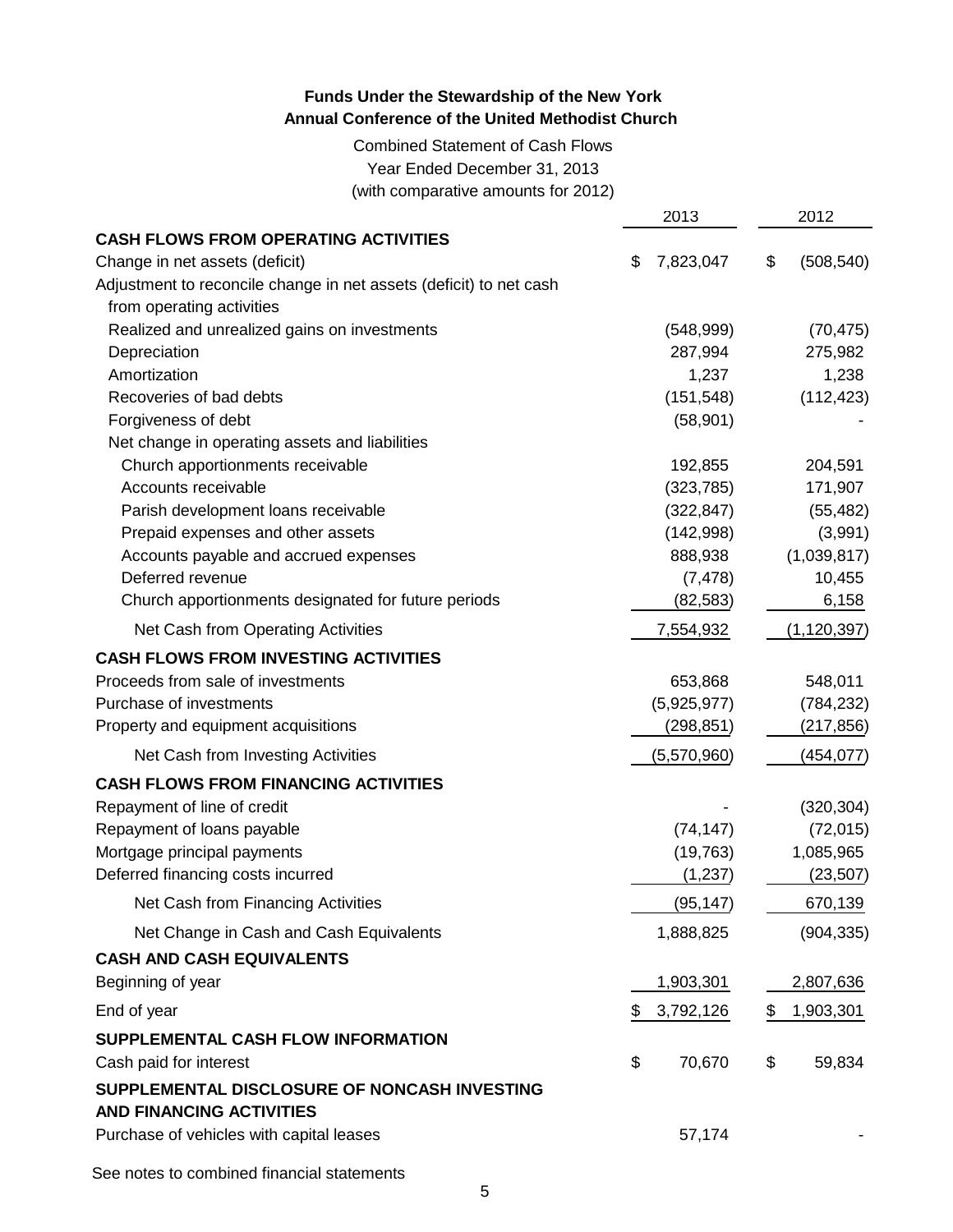#### Notes to Combined Financial Statements December 31, 2013

#### **1. Organization**

The New York Annual Conference of the United Methodist Church ("NYAC") is one of fiftynine annual conferences of the United Methodist Church ("UMC") in the United States of America. Annual conferences provide regional administrative governance of and support for individual United Methodist churches that are members of the conference.

The NYAC includes all churches in the Metropolitan New York area, Long Island, the Hudson Valley, the lower Catskill Mountains and the western half of the State of Connecticut. The NYAC's Council on Finance and Administration ("CCFA") consists of representative clergy and lay staffs that are responsible for administering the financial affairs of the NYAC and includes only those funds under the stewardship of that body.

The CCFA derives substantially all of its support and revenue from the NYAC's local churches. Expenses consist primarily of clergy support, the NYAC apportionments to the General Council on Finance and Administration of the UMC ("GCFA") located in Nashville, Tennessee, support for religious and charitable programs, support for missions and church ministries, and management and financial administration of the NYAC.

CCFA administers the apportionment (revenue sharing) function among the local churches. CCFA also supports local churches by the collection and timely remittance of amounts invoiced for pension and health benefits. CCFA administers workers compensation insurance and provides services for other NYAC and UMC entities.

The Camping & Retreat Ministry of the NYAC is a program of the UMC established for the purpose of providing experiences which shape and expand the Christian commitment of persons of all ages, empowering them to live the truth of the Gospel in their daily lives. The Camping & Retreat Ministry operates three camps in New York State known as Quinipet, Epworth and Kingswood.

The Episcopal Office of the NYAC provides support to the resident Bishop. The Episcopal Office receives, prioritizes and prepares communications for the Bishop's attention and response, and maintains pastoral records used for assignment of clergy. Additionally, the Episcopal Office arranges and prepares for meetings and other gatherings that the Bishop leads or attends.

The Board of Trustees of the NYAC receives, collects and holds in trust, for the benefit of the NYAC and its agencies, donations, bequests and devises of any kind or character, real or personal, that may be given, devised, bequeathed, or conveyed to the Board of Trustees or to the NYAC and its agencies for any benevolent, charitable, or religious purpose. The Board of Trustees administers the same and the income therefrom, in accordance with the directions of the donor, trustor, or testator, and in the interest of the church, society, institution, or agency contemplated by such donor, trustor, or testator, under the direction of NYAC. In addition, the Board of Trustees is responsible for administering the legal, insurance and property matters of the NYAC.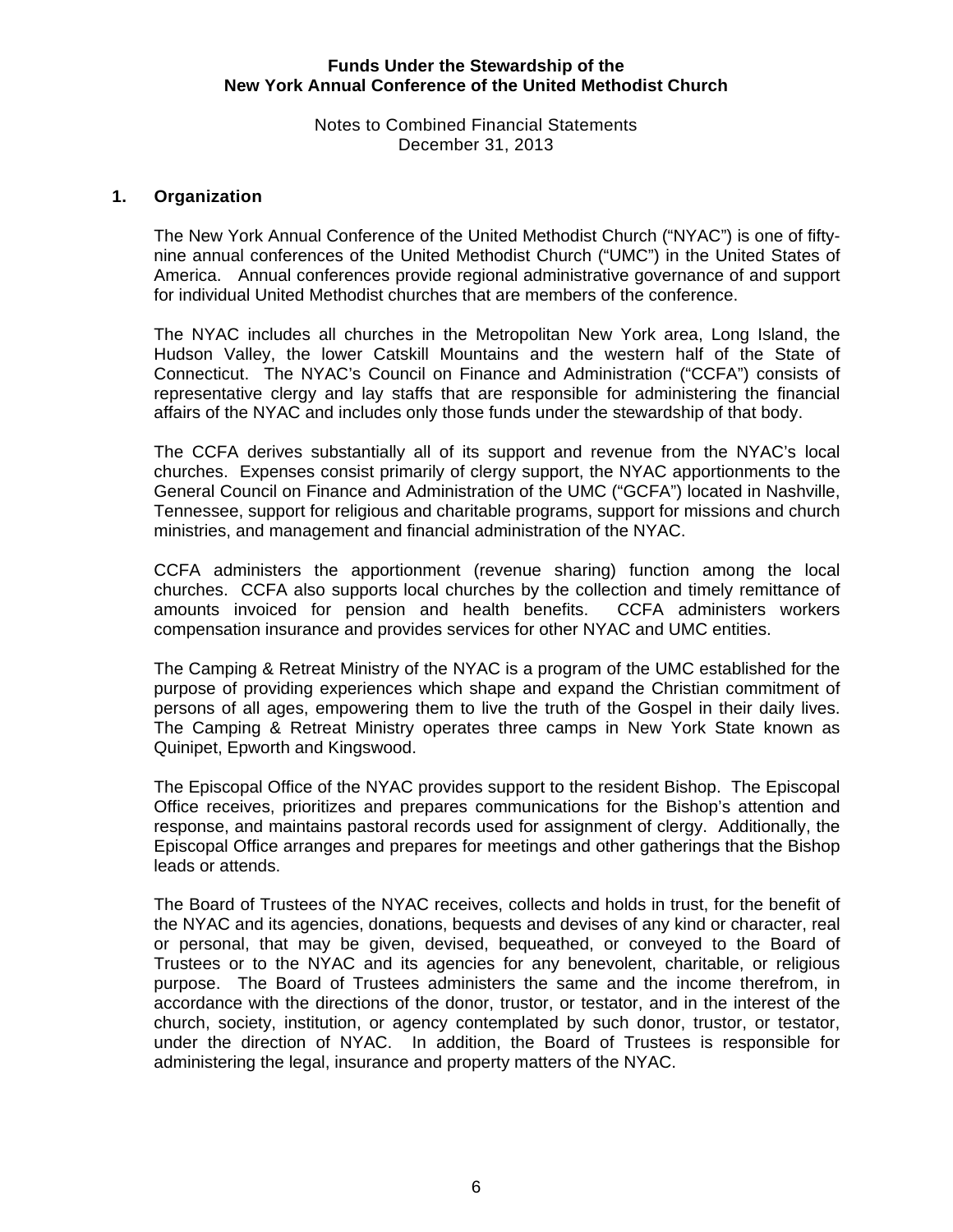Notes to Combined Financial Statements December 31, 2013

#### **2. Summary of Significant Accounting Policies**

#### *Principles of Combination*

The combined financial statement of the Funds Under the Stewardship of the NYAC of the UMC includes the accounts of CCFA, the Board of Trustees, the Camping and Retreat Ministry and the Episcopal Office all of which are under common management. Intercompany transactions including administrative services such as finance, human resources and payroll and related receivables and payables have been eliminated.

#### *Use of Estimates*

The accompanying combined financial statements have been prepared in accordance with accounting principles generally accepted in the United States of America ("U.S. GAAP"), which requires management to make estimates and assumptions that affect the reported amounts of assets and liabilities, the disclosure of contingent assets and liabilities at the date of the combined financial statements and the reported amounts of revenue and expenses during the combined reporting period. Actual results could differ from those estimates.

#### *Financial Statement Presentation*

Net assets are classified based on the existence or absence of donor-imposed restrictions. Accordingly, net assets of the NYAC are reported as unrestricted, temporarily restricted and permanently restricted.

#### *Cash and Cash Equivalents*

For purposes of the combined statements of financial position and cash flows, the NYAC considers all highly liquid debt instruments with a maturity at time of purchase, of three months or less, to be cash equivalents.

#### *Allowance for Doubtful Accounts Receivable and Apportionments Receivable*

An allowance for doubtful accounts receivable and apportionments receivable is estimated based on a combination of write-off history, aging analysis and any specific known troubled accounts. The allowance for doubtful accounts receivable approximated \$237,000 at December 31, 2013. Management has concluded that no allowance for apportionments is required at December 31, 2013.

#### *Fair Value of Financial Instruments*

 The NYAC follows U.S. GAAP guidance on *Fair Value Measurements* which defines fair value and establishes a fair value hierarchy organized into three levels based upon the input assumptions used in pricing assets. Level 1 inputs have the highest reliability and are related to assets with unadjusted quoted prices in active markets. Level 2 inputs relate to assets with other than quoted prices in active markets which may include quoted prices for similar assets or liabilities or other inputs which can be corroborated by observable market data. Level 3 inputs are unobservable inputs and are used to the extent that observable inputs do not exist.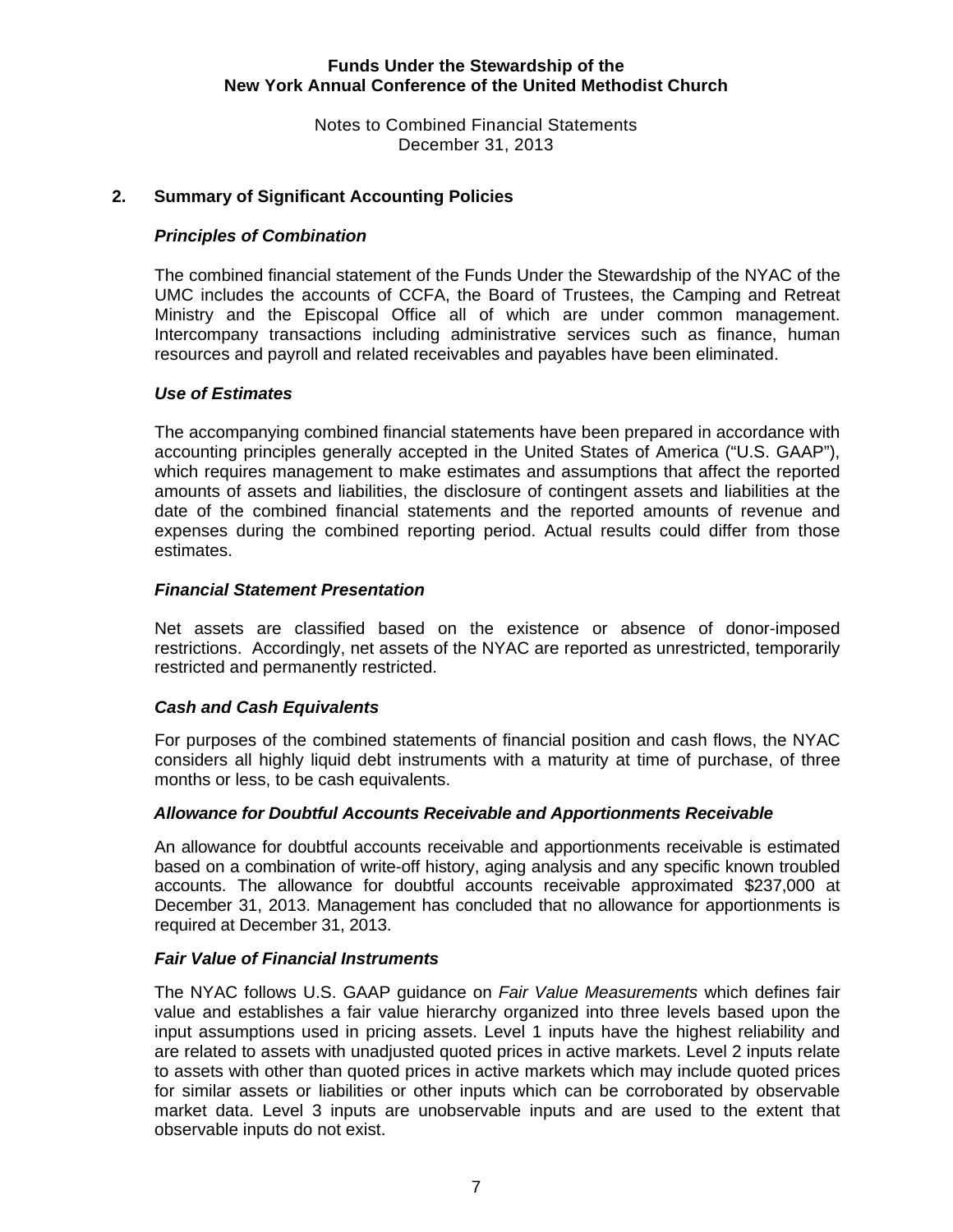Notes to Combined Financial Statements December 31, 2013

### **2. Summary of Significant Accounting Policies** *(continued)*

#### *Investments Valuation*

Investments are carried at fair value.

#### *Investment Income Recognition*

Purchases and sales of securities are recorded on a trade-date basis. Interest income is recorded on the accrual basis and dividends are recorded on the ex-dividend date. Realized and unrealized gains and losses are included in the determination of change in net assets.

#### *Property and Equipment*

Property and equipment is stated at cost, less accumulated depreciation. Donated assets are capitalized at their fair value at the time of the donation. Maintenance, routine repairs and minor replacements are charged to operations as incurred, while those improvements which materially extend the lives of the assets are capitalized. Depreciation is recognized on assets or groups of like assets purchased together with a minimum value of \$2,500. Depreciation is calculated using the straight-line method with one half year being recognized in the year of purchase and in the last year. Such assets are depreciated over the estimated useful lives as follows:

| <b>Building</b>              | 50 years  |
|------------------------------|-----------|
| <b>Building improvements</b> | 15 years  |
| Furniture and equipment      | 3-7 years |

#### *Capitalized Costs*

The NYAC capitalizes certain costs incurred in connection with improvements of its conference center and camps located in New York. Upon completion of the project, these costs are reclassified as building improvements and are depreciated over their estimated useful life.

#### *Revenue Recognition*

The NYAC recognizes as revenue, all amounts received during the year from churches under apportionment and those amounts received through an annually determined date in January of the following year which are designated by the remitting churches for the prior year's apportionment. Amounts recognized as revenue, but received after December 31 are recorded as church apportionments receivable.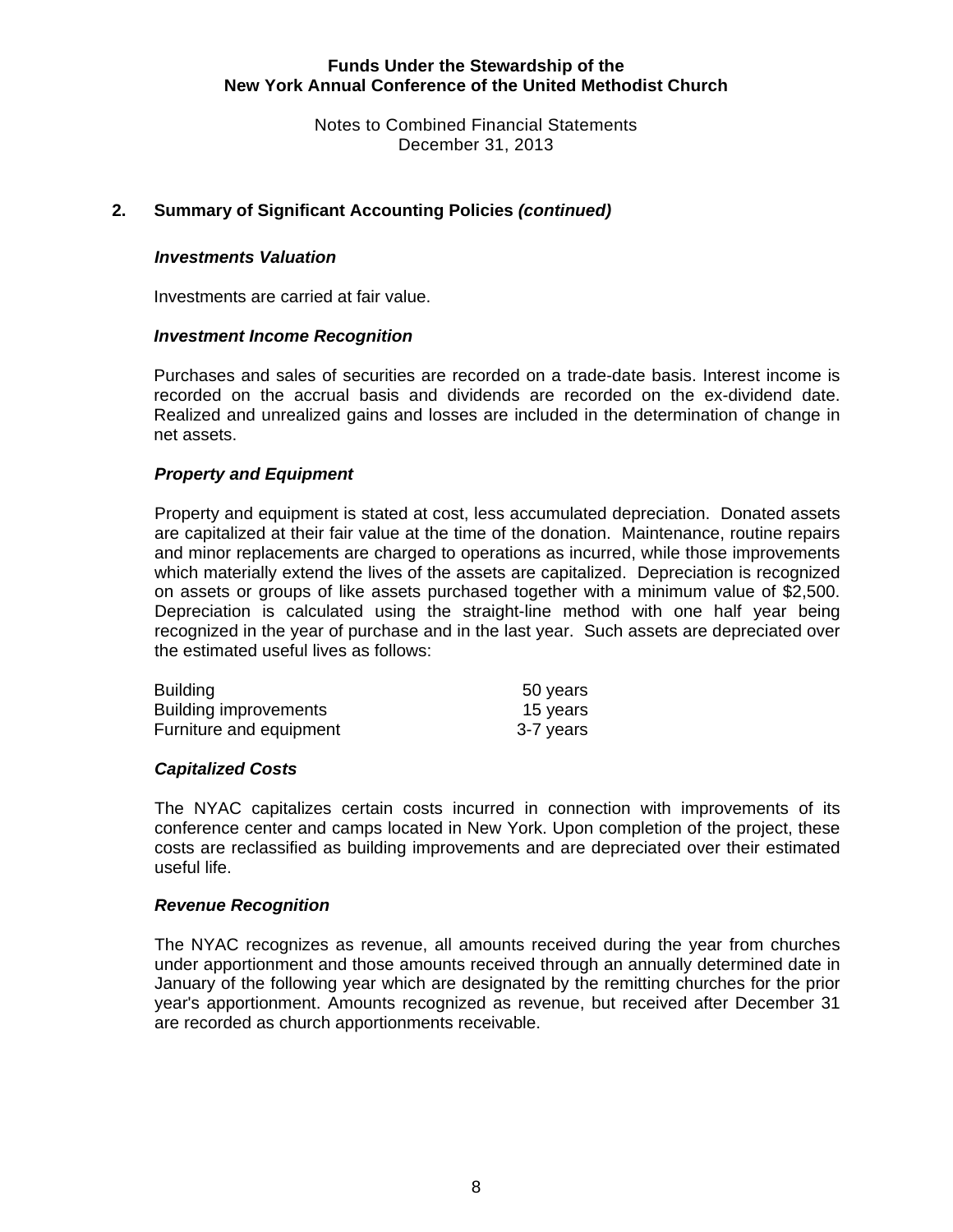Notes to Combined Financial Statements December 31, 2013

#### **2. Summary of Significant Accounting Policies** *(continued)*

#### *Apportionments, Contributions and Benevolences*

Church apportionments, contributions and benevolences are recorded as temporarily restricted net assets and revenue and support if they are received with donor imposed stipulations that limit their use. Donor restrictions expire by either the passage of stipulated time or the accomplishment of the stated purpose. When a restriction expires, temporarily restricted net assets are reclassified to unrestricted net assets and reported in the combined statement of activities as net assets released from restrictions. Permanently restricted contributions are those funds whose use is limited by donor imposed restrictions that neither expire by the passage of time nor can be fulfilled or otherwise removed by actions of the NYAC.

#### *In-kind Support*

A number of clergy and laity of the NYAC have contributed significant amounts of their time to the affairs of the NYAC, however, these services have not been reflected in the combined financial statements as they do not meet the U.S. GAAP criteria for recognition.

#### *Accounting for Uncertainty in Income Taxes*

The NYAC recognizes the effect of income tax positions only if those positions are more likely than not to be sustained. Management has determined that the NYAC had no uncertain tax positions that would require financial statement recognition or disclosure. The NYAC is no longer subject to examinations by applicable taxing jurisdictions for periods prior to December 31, 2010.

#### *Endowment*

On September 17, 2010, New York State adopted the New York Prudent Management of Institutional Funds Act ("NYPMIFA"). NYPMIFA includes provisions that differ from previous law, including the elimination of the historic dollar value rule with respect to endowment spending (except with respect to any endowment fund for which dollar value rule has been expressly elected by the donor), establishment of new standards governing the expenditure and modification of restrictions on endowment funds, and revision of the prudence standard for the management and investment of endowment funds.

#### *Subsequent Events Evaluation by Management*

Management has evaluated subsequent events for disclosure and/or recognition in the combined financial statements through the date that the combined financial statements were available to be issued, which date is June 26, 2014.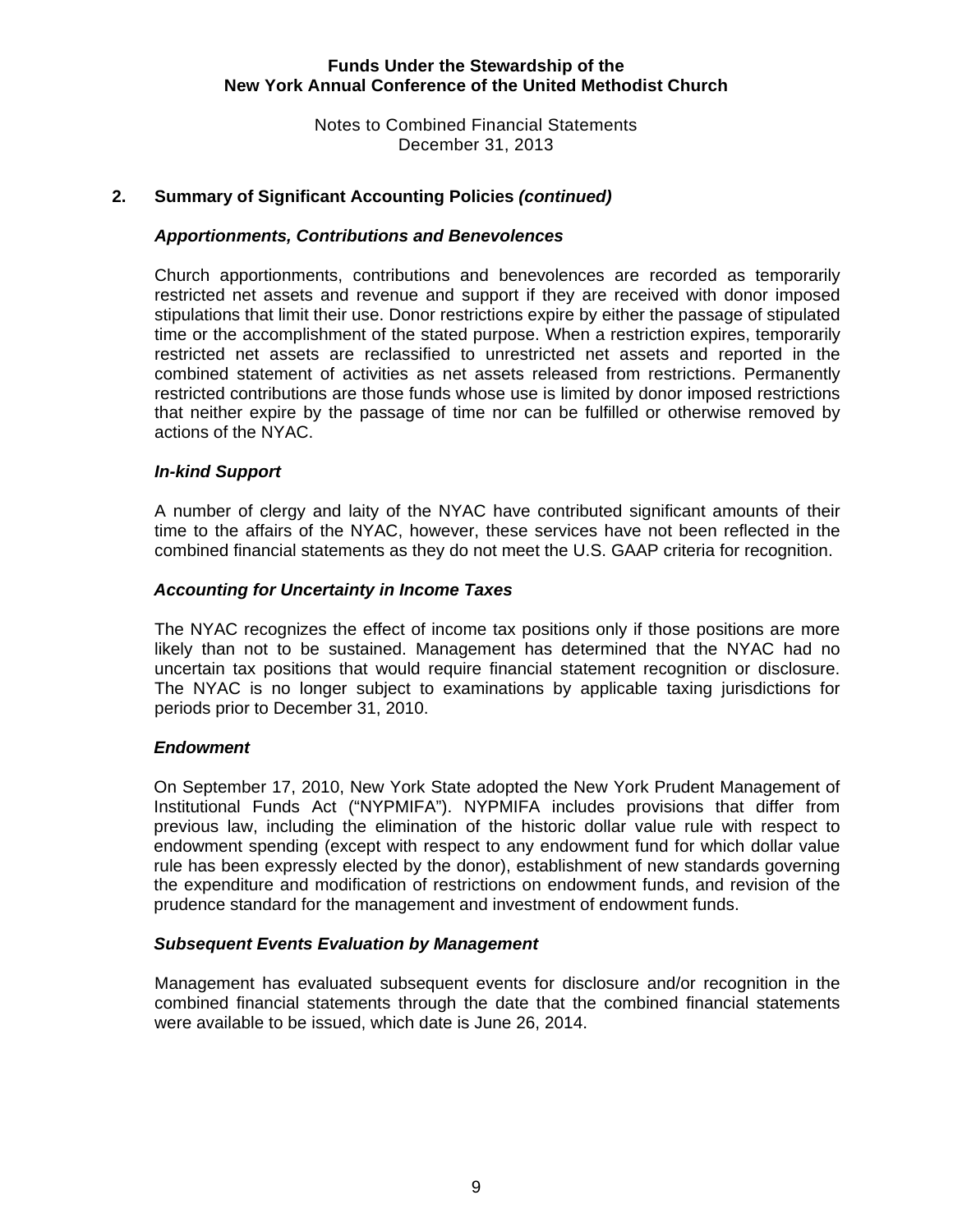Notes to Combined Financial Statements December 31, 2013

#### **3. Postretirement Health Benefits**

On December 31, 2012 the NYAC terminated the retiree group medical insurance and the HealthFlex Medicare Companion Plan.

Effective January 1, 2013, the NYAC partnered with Extend Health, Inc. ("Extend Health") to provide a choice of Medicare Supplement and Medicare Advantage health insurance plans for the NYAC's current and future eligible retirees, who are already enrolled in Medicare. These plans are combined with an individual Health Reimbursement Account ("HRA") for each retiree and spouse, as applicable. The NYAC will fund the HRA within the plan chosen by the retiree with a fixed amount (determined each year by the NYAC similar to the past service pension rate) with which the retiree may choose to pay health care premiums and other health-related expenses. The fixed contribution per participant for 2013 was \$2,644. The NYAC's expense for its retirees for 2013 was \$1,121,669.

Generally accepted accounting principles require that the accumulated postretirement benefit obligation be recorded in the combined financial statements at the present value of the anticipated actuarial cost of health benefits for retirees.

The General Board of Pension and Health Benefits of the UMC (the "General Board") obtained an actuarial valuation of the NYAC's retiree benefits as of December 31, 2012. The valuation of the NYAC's accumulated postretirement benefit obligation as of December 31, 2012 was \$22,038,904. The accumulated postretirement benefit obligation is the portion of the expected postretirement benefit obligation attributed to retirees past service.

NYAC did not obtain a valuation of its postretirement health benefits for the year ending December 31, 2013. By not obtaining a valuation for the year 2013, a liability cannot be computed, thus resulting in the inability to record such amount in the combined financial statements for the year ending December 31, 2013. The effect on the 2013 statement of activities has not been determined.

#### **4. Parish Development Loans Receivable, Net**

The NYAC's Parish Development Commission provides unsecured financing to its member churches and NYAC entities for improvements and major repairs from a revolving loan fund. The loans are made at interest rates determined by the Parish Development Committee which range from 4% to 8%.

Loan principal and interest repayments are deposited back into the revolving loan fund to fund future loans and grants. The NYAC annually reviews the collectibility of loans outstanding and adjusts the allowance for doubtful accounts accordingly. As of December 31, 2013, the allowance for doubtful accounts approximated \$147,000.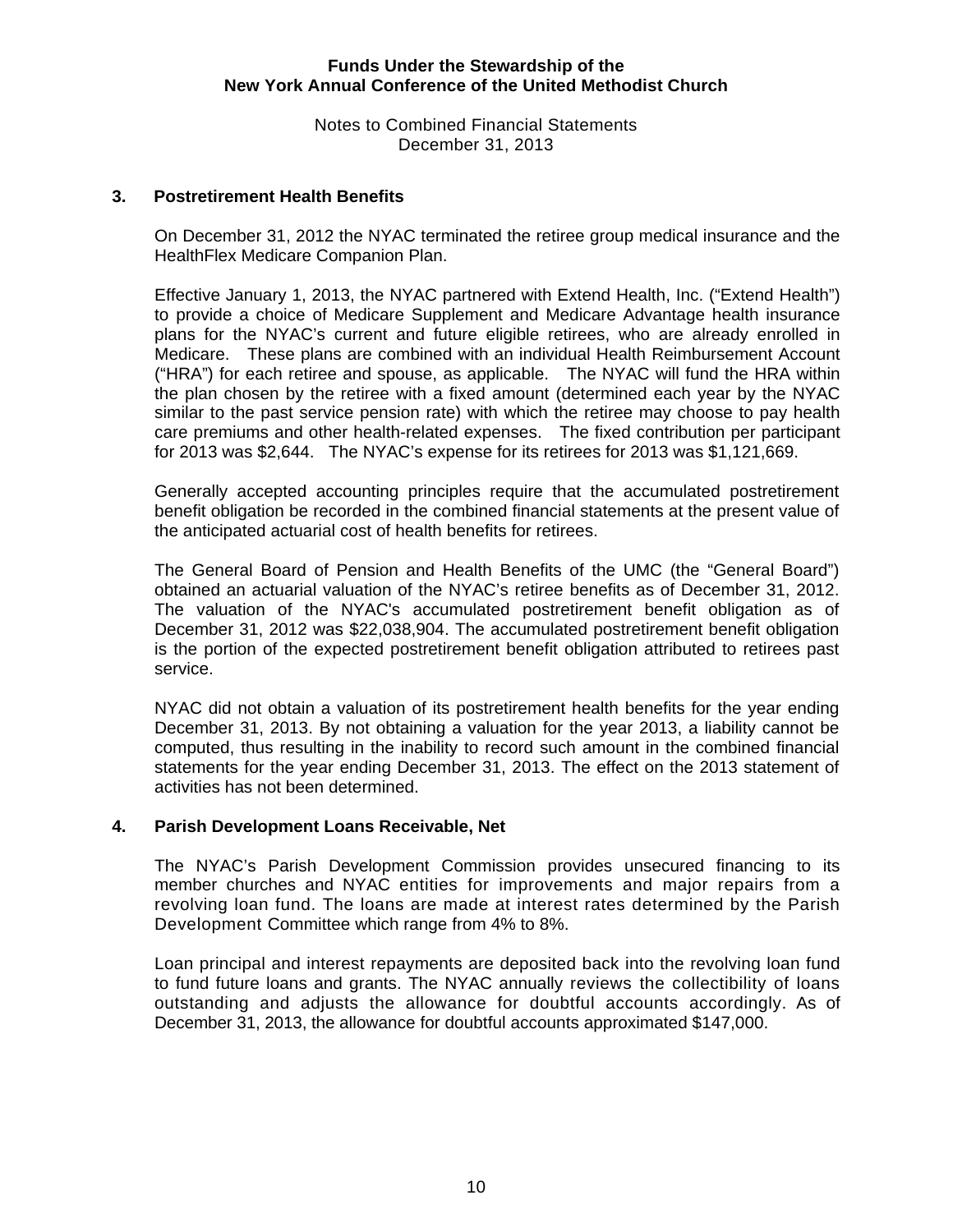Notes to Combined Financial Statements December 31, 2013

#### **5. Endowment, Investments and Investment Return**

#### *Interpretation of Law*

Consistent with its interpretation of NYPMIFA, the NYAC classified as permanently restricted net assets (a) the original value of gifts donated to the permanent endowment, (b) the original value of subsequent gifts to the permanent endowment, and (c) accumulations to the permanent endowment made in accordance with the direction of the applicable donor gift instrument at the time the accumulation is added to the fund. The remaining portion of the donor restricted endowment fund that is not classified in permanently restricted net assets is classified as temporarily restricted net assets until those amounts are appropriated for expenditure by the NYAC in a manner consistent with the standard of prudence prescribed by NYPMIFA.

#### *Return Objectives and Risk Parameters*

The NYAC maintains various donor-restricted endowment funds and Board designated endowment funds whose purpose is to provide long term support for its programs and facilities. The NYAC's has adopted investment and spending policies for endowment assets that attempt to provide a predictable stream of funding to programs supported by its endowment, while attempting to maintain purchasing power of the endowment assets.

The NYAC utilizes a total return investment approach with its asset allocation diversified over multiple asset classes and sub classes. The overall investment objective of the NYAC's donor-restricted endowment funds and Board designated endowment funds (collectively, the "Endowment") is to provide the greatest level of support for operating expenses and capital maintenance of the NYAC consistent with the preservation of purchasing power of the Endowment. To balance the current and future needs for operating and maintenance support, the NYAC seeks to maintain or enhance the real (inflation-adjusted) purchasing power of the Endowment, net of payments pursuant to the spending policy described below. This objective leads to a fixed income and equityoriented investment strategy, which in turn implies that the total market value and amount available to support the NYAC's operations will likely fluctuate from year to year. The NYAC's investment performance objective is to attain, over a majority of market cycles, an annualized real total return, net of fees, of at least 5% per annum.

#### *Spending Rate Methods*

The NYAC's policy is to expend amounts from the Endowment to support current operations equal to five percent of the three-year quarterly average market value of investments held. The NYAC may use Board Designated Endowment funds for operating purposes with the approval of its Trustees.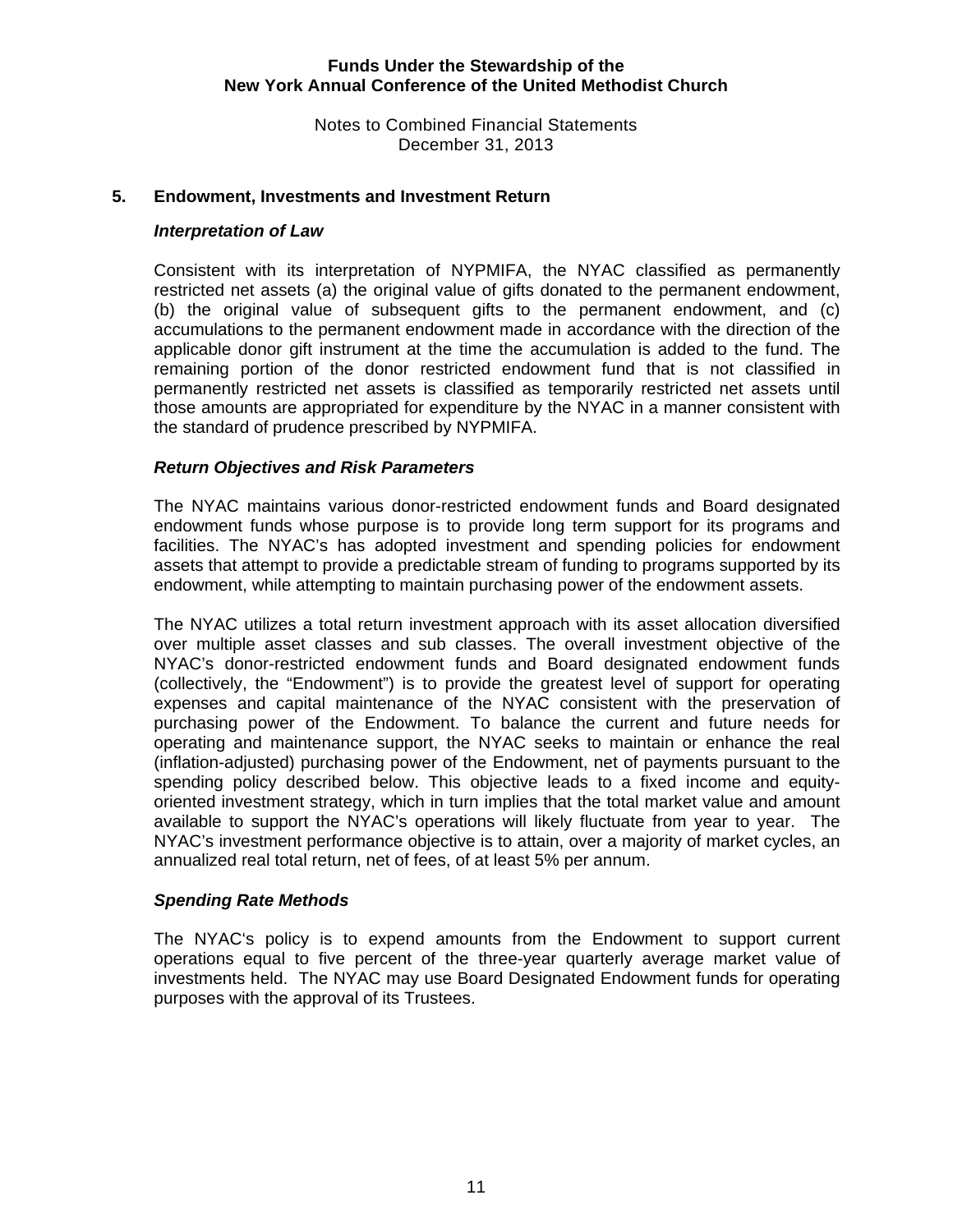Notes to Combined Financial Statements December 31, 2013

#### **5. Investments and Investment Return** *(continued)*

If permanently restricted endowment funds have experienced losses below the permanently restricted amount of such funds due to market fluctuations, U.S. GAAP requires that such excess losses be absorbed by the unrestricted net assets of the NYAC and that future gains be allocated to unrestricted net assets until such losses have been restored. The NYAC's donor restricted endowment funds have not experienced any losses during 2013.

|                             |              | Temporarily | Permanently   |                  |
|-----------------------------|--------------|-------------|---------------|------------------|
|                             | Unrestricted | Restricted  | Restricted    | Total            |
|                             |              |             |               |                  |
| Balance, January 1, 2013    | \$2,006,263  | \$1,995,954 | \$<br>735,699 | 4,737,916<br>\$  |
| Transfers in                | 1,821,146    |             |               | 1,821,146        |
| Contributions               | 231,986      | 3,714,885   |               | 3,946,871        |
| Investment income, net      | 38,193       | 72,582      |               | 110,775          |
| Capital appreciation        | 200,036      | 348,953     |               | 548,989          |
| Appropriations for programs | (315, 632)   | (291, 037)  |               | (606, 669)       |
| Balance, December 31, 2013  | \$3,981,992  | \$5,841,337 | \$<br>735,699 | \$10,559,028     |
| Comprised of the Following: |              |             |               |                  |
| Donor restricted funds      | \$           | \$5,841,337 | \$<br>735,699 | 6,577,036<br>\$. |
| Board designated funds      | 3,981,992    |             |               | 3,981,992        |
|                             |              |             |               | \$10,559,028     |

The following is a reconciliation of the activity in the investments:

The following are major categories of investments measured and categorized by the fair value hierarchy at fair value at December 31, 2013:

|                                                                       | Level 1       | Level 2                                 | Total                                             |  |
|-----------------------------------------------------------------------|---------------|-----------------------------------------|---------------------------------------------------|--|
| Money market fund<br>Equity fund<br><b>Balanced fund</b><br>Bond fund | \$<br>984,551 | \$<br>5,186,045<br>3,464,325<br>888,018 | 984,551<br>S<br>5,186,045<br>3,464,325<br>888,018 |  |
| Mixed asset fund<br>Total Investments at                              |               | 36,089                                  | 36,089                                            |  |
| <b>Fair Value</b>                                                     | 984,551       | \$9,574,477                             | \$10,559,028                                      |  |

Investment return consists of the following for the year ended December 31, 2013:

| Interest and dividends            | 163,156   |
|-----------------------------------|-----------|
| Net realized and unrealized gains | 548,989   |
| Investment fees                   | (52, 381) |
| <b>Total Investment Return</b>    | 659,764   |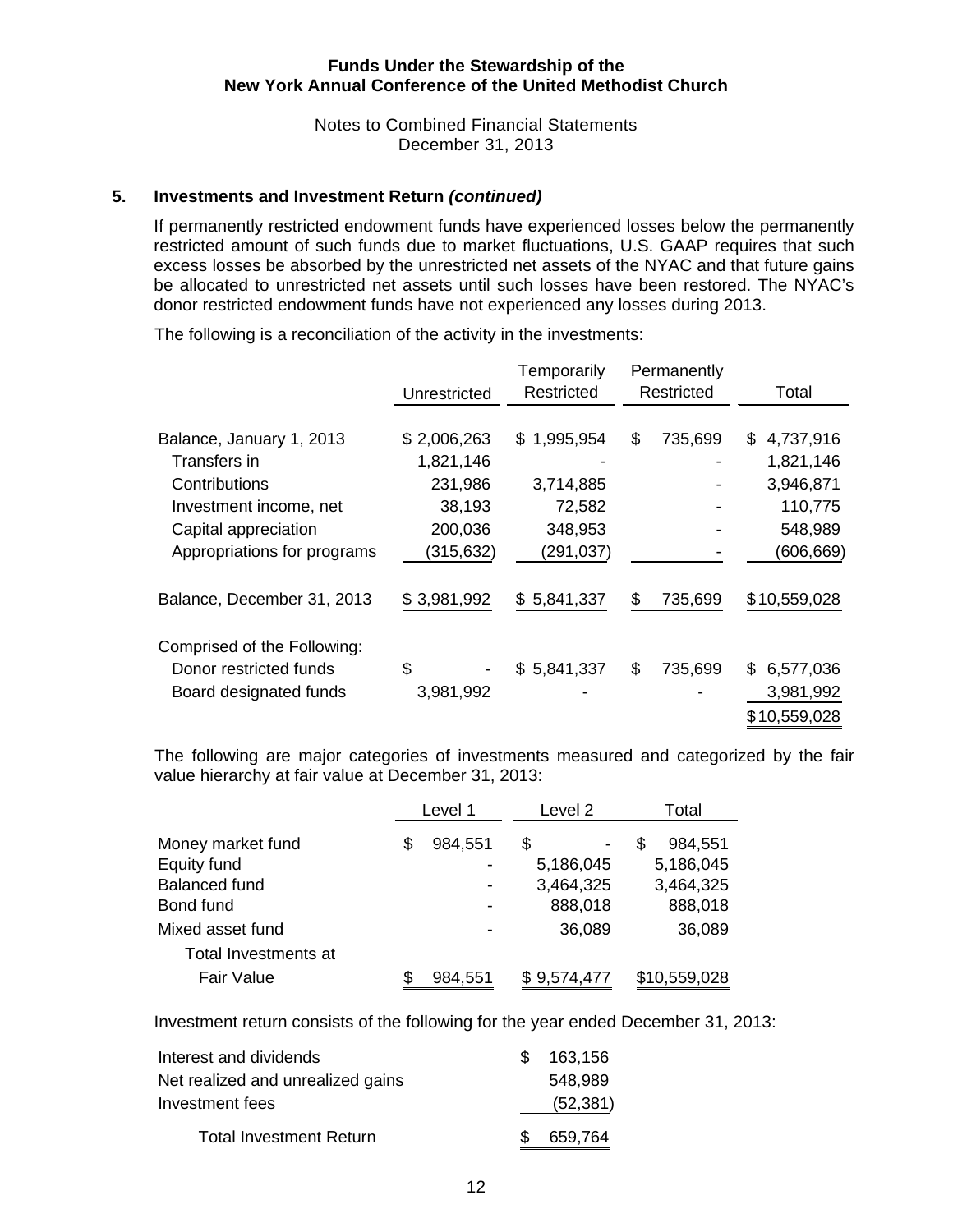Notes to Combined Financial Statements December 31, 2013

#### **6. Property and Equipment, Net**

Property and equipment, net consists of the following at December 31, 2013:

|                              | Board of<br><b>Trustees</b> | Camping<br>Ministry | Episcopal<br>Office | Total       |
|------------------------------|-----------------------------|---------------------|---------------------|-------------|
|                              |                             |                     |                     |             |
| <b>Buildings</b>             | \$                          | \$1,137,457         | \$                  | \$1,137,457 |
| <b>Building improvements</b> | 507,150                     | 1,186,361           |                     | 1,693,511   |
| District parsonages          | 1,020,986                   |                     |                     | 1,020,986   |
| Episcopal residence          | 368,590                     |                     |                     | 368,590     |
| Conference center            | 3,521,363                   |                     |                     | 3,521,363   |
| <b>Vehicles</b>              |                             | 189,766             |                     | 189,766     |
| Land improvements            |                             | 343,034             |                     | 343,034     |
| Camp property                | 161,500                     |                     |                     | 161,500     |
| Furniture and equipment      |                             | 214,807             | 56,260              | 271,067     |
|                              | 5,579,589                   | 3,071,425           | 56,260              | 8,707,274   |
| Accumulated depreciation     | (2,014,174)                 | (672,728)           | (54, 023)           | (2,740,925) |
|                              | 3,565,415                   | \$2,398,697         | 2,237               | \$5,966,349 |

#### **7. Deferred Financing Costs, Net**

Costs incurred to obtain financing by the Camping Ministry have been capitalized and are being amortized at December 31, 2013 as described below:

|                                                  | Amortization<br>Period |                      |
|--------------------------------------------------|------------------------|----------------------|
| Financing costs<br>Less accumulated amortization | 20 years               | \$24,745<br>(2, 475) |
| Deferred Financing Costs, Net                    |                        | \$22,270             |

#### **8. Capital Leases Payable**

The Camping Ministry has entered into agreements to lease two vehicles under capital leases. Payments remaining on the capital leases are due as follows for years ending December 31:

| 2014                              | \$12,108 |
|-----------------------------------|----------|
| 2015                              | 12,108   |
| 2016                              | 12,108   |
| 2017                              | 12,108   |
| 2018                              | 12,108   |
| 2019                              | 4,036    |
|                                   | 64,576   |
| Less amount representing interest | (7, 402) |
|                                   | \$57,174 |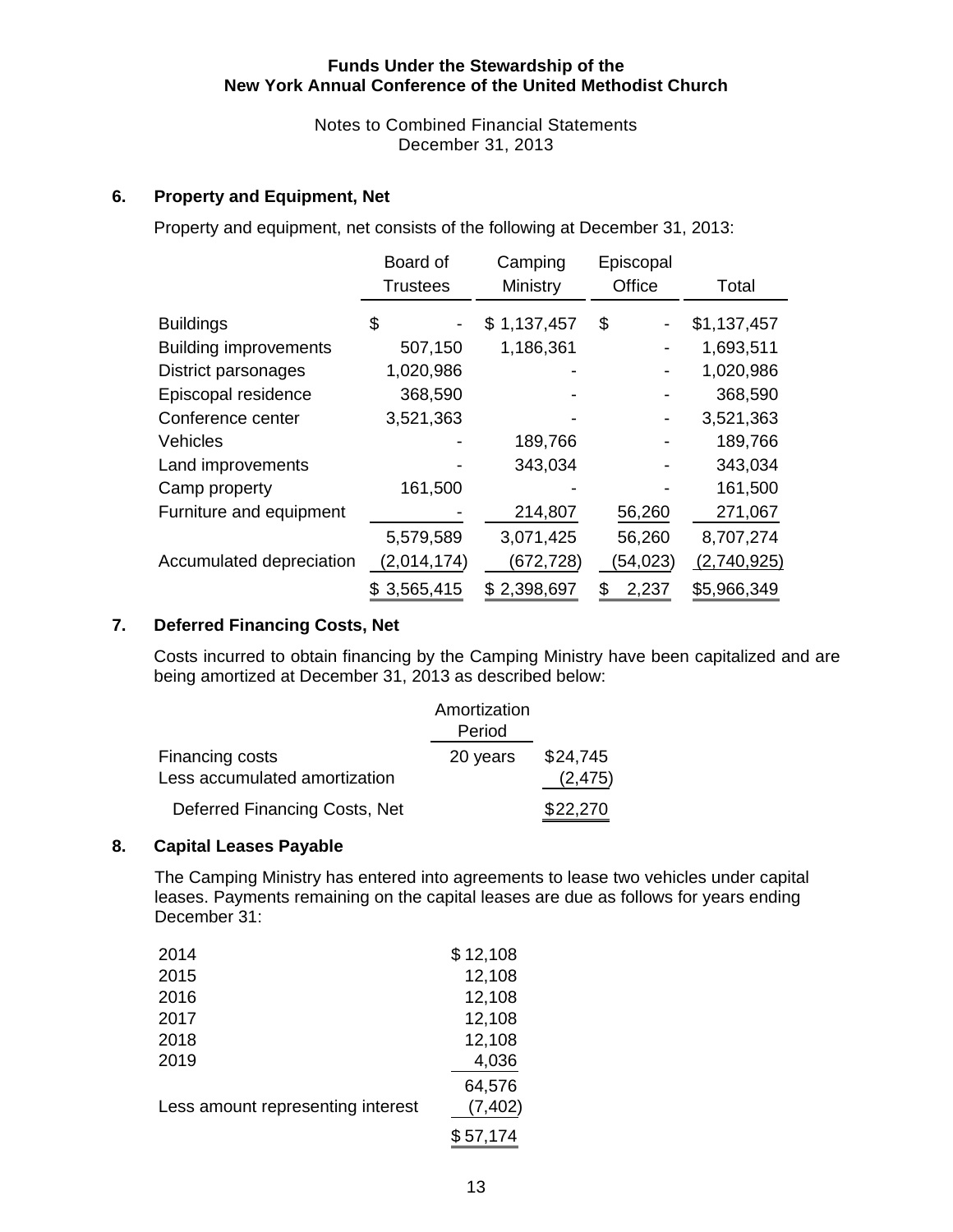Notes to Combined Financial Statements December 31, 2013

#### **9. Loan Payable – Conference Board of Pensions and Health Benefits**

In 2005 and 2006, the NYAC borrowed \$389,917 from the Conference Board of Pensions and Health Benefits Fund (an uncombined fund of the NYAC), to repay ministerial pension plan contributions in arrears at the time. The loan has no specific repayment terms, and the NYAC has not adopted a plan or designated specific funds to repay the loan which remains outstanding as of December 31, 2013 in the amount of \$359,917.

#### **10. Loan Payable – United Methodist Development Fund**

In 2001 the Board of Trustees borrowed \$1,000,000 from the United Methodist Development Fund towards the purchase and renovation of the conference center located in White Plains, New York. This loan is secured by the NYAC's property located at 20 Soundview Avenue, White Plains, New York. In July 2012, the NYAC renegotiated the terms of this loan reducing the interest rate from 8% to 4.75%. The loan requires monthly payments of principal and interest of \$7,200 through the loan's maturity in January 2021. Interest expense amounted to \$55,098 for 2013. Aggregate maturities of this obligation at December 31, 2013 are due as follows:

| Year                                               | Amount                                                          |
|----------------------------------------------------|-----------------------------------------------------------------|
| 2014<br>2015<br>2016<br>2017<br>2018<br>Thereafter | 62,973<br>\$<br>66,030<br>69,236<br>72,597<br>76,121<br>179,470 |
|                                                    | 526,427                                                         |

# **11. Mortgage Payable – Bridgehampton National Bank**

 In 2012 the NYAC obtained a \$1,100,000 mortgage loan from the Bridgehampton National Bank (the "Bank"). The mortgage is secured by the Quinipet camp real property. The mortgage is payable in 240 monthly payments of principal and interest on a 25 year amortization schedule, plus one balloon payment on the maturity date of March 26, 2032. Interest on the mortgage is charged at a fixed rate of 6.25% for the first five years of the mortgage. Subsequently, the Bank will adjust the interest rate for each ensuing five year period of the mortgage term to a new fixed interest rate equal to the Federal Home Loan Bank Rate for a five year maturity plus 2.5%. Interest expense for 2013 was \$67,313. Aggregate maturities of this obligation at December 31, 2013 are due as follows:

| Year       | Amount       |
|------------|--------------|
|            |              |
| 2014       | \$<br>21,035 |
| 2015       | 22,388       |
| 2016       | 23,828       |
| 2017       | 25,360       |
| 2018       | 26,991       |
| Thereafter | 946,600      |
|            | 1.066,202    |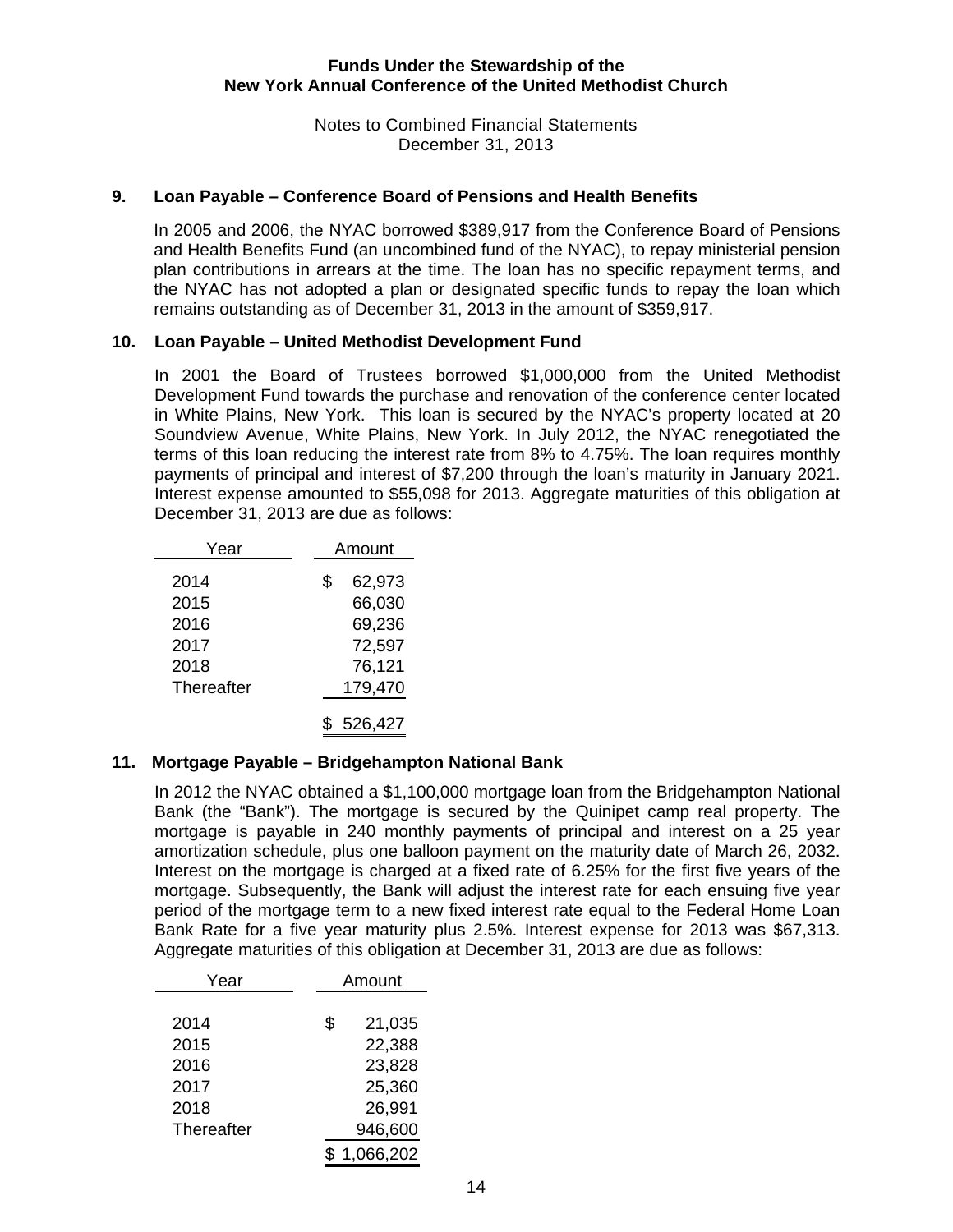Notes to Combined Financial Statements December 31, 2013

#### **12. Custodial Funds**

Custodial funds of \$72,695 represent funds transferred to the NYAC from churches that have closed in order to pay for expenses and fees on their behalf subsequent to their closing. These funds are valued using Level 1 inputs for the year ended December 31, 2013.

#### **13. Retirement Plans**

The NYAC participates in a multiemployer defined benefit pension plan administered by the General Board that covers substantially all UMC clergy. The NYAC participates in three plans under these multiemployer plans which are 1) Supplement One to the Clergy Retirement Security Program ("Pre-1982 Plan"), 2) the defined benefit portion of Supplement Three to the Clergy Retirement Security Program otherwise known as the Ministerial Pension Plan ("MPP Annuities"), and 3) Core Defined Benefit Part of the Clergy Retirement Security Program ("CRSP-DB"). This multiemployer plan is a non-electing church plan under the Internal Revenue Code Sections 414 (e) and 410 (d) and as such is exempt from the minimum funding requirements of ERISA, the Pension Protection Act of 2006, and Internal Revenue Code Sections 412 and 430 through 436. Accordingly, no funding improvement plan or zoning funding requirements apply.

#### **Pre-1982 Plan**

The Pre-1982 Plan covers service prior to 1982. The Pre-1982 Plan provisions specify that the specific benefit levels of the plan are determined by participating plan sponsors at their annual meeting. The NYAC adopted the following benefit levels for 2013:

Past service rate 568 Contingent annuitant percentage 70%

As of January 1, 2013, the valuation date, the Pre-1982 Plan had a funded status of 101%. Expense for 2013 amounted to \$0, as all amounts were paid by NYAC member churches.

#### **MPP Annuities**

The MPP Annuities covers service from 1982 through 2006. As of January 1, 2013, the valuation date, the MPP Annuities plan had a funded status of 103%. Expense for 2013 amounted to \$0.

#### **CRSP-DB**

The CRSP-DB plan covers service on or after January 1, 2007. The plan has both defined benefit and defined contribution components. As of January 1, 2013, the valuation date, the CRSP-DB plan had a funded status of 103%. Expense for 2013 amounted to \$117,771.

#### **United Methodist Personal Investment Plan ("UMPIP")**

Lay-staff retirement benefits are covered under UMPIP, a 403(b) defined contribution plan. Participation in UMPIP requires each eligible employee to contribute 3% or more of wages to receive a 12% of salary contribution by the NYAC. Expense for 2013 amounted to \$86,727.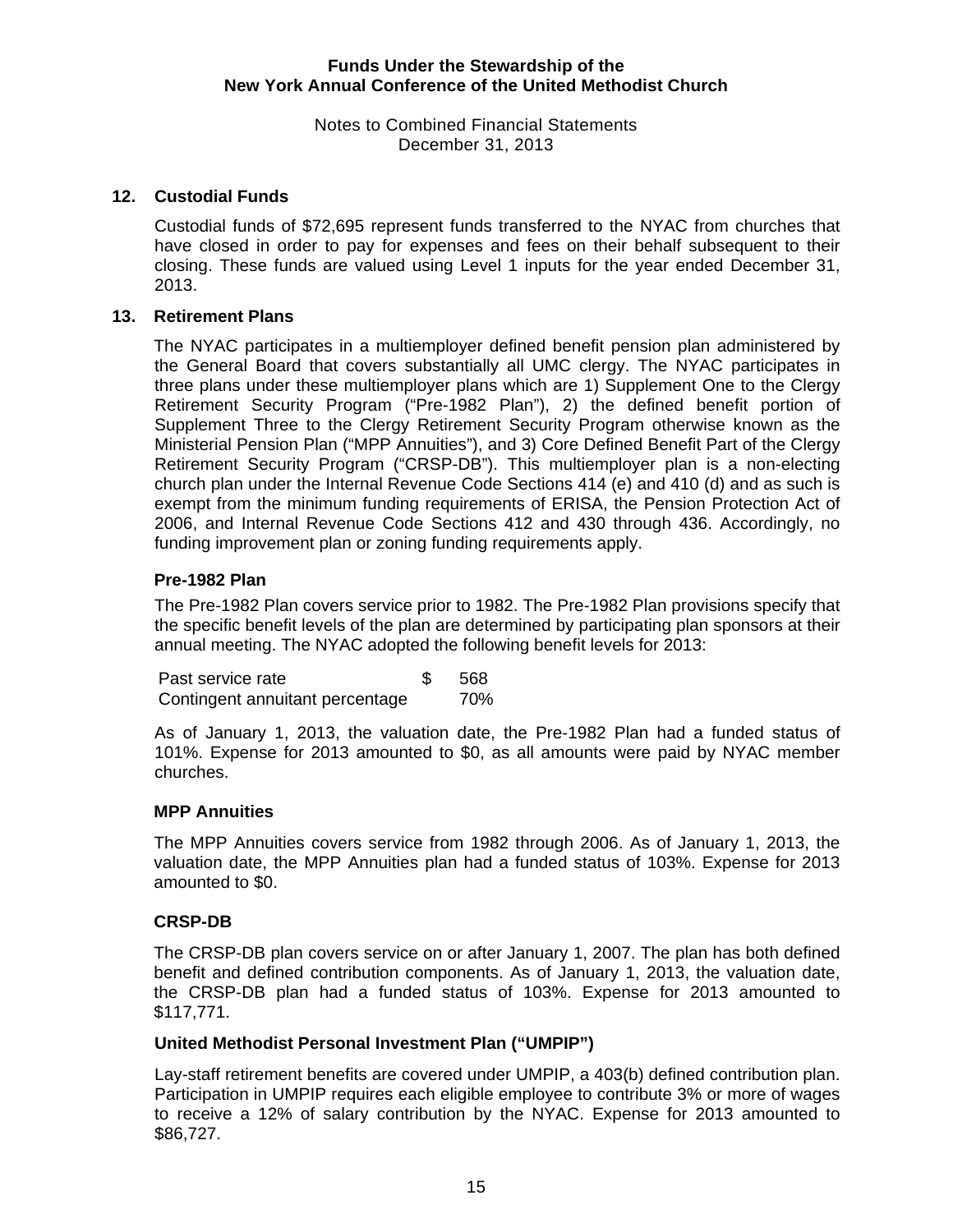Notes to Combined Financial Statements December 31, 2013

#### **13. Medical and Health Plan**

Effective January 1, 2001, the NYAC provided health benefits under a multi-employer plan, HealthFlex, administered by the General Board. HealthFlex provides medical and health benefits for eligible clergy and eligible lay-staff employed by the NYAC.

The cost of participating in HealthFlex is based on a uniform rate determined annually by the NYAC. The NYAC's expense for its clergy and staff in HealthFlex for 2013 was \$227,479.

#### **14. Support Services**

CCFA provides payroll processing and administrative services on a reimbursement basis to the Camping Ministry, the Episcopal Office, the Board of Trustees and the United Methodist Frontier Foundation (the "Frontier Foundation") (an uncombined entity).

#### **15. Pension and Health Benefits Deposit Accounts**

In accordance with a resolution of the NYAC, the Conference Board of Pensions and Health Benefits maintains six accounts with the General Board for the purpose of funding pension liabilities and health benefits. As of December 31, 2013, the deposit accounts held \$140,729, the Integrity in Pensions account held \$1,751,174, the Health Benefits Reserve account held \$19,861,358, the Pre-82 pension account held \$30,668,583, the General account held \$378,481 and the Retiree HRA Funding account held \$68,762.

These accounts are held at Wespath, the investment division of the General Board, and may be drawn down only upon the approval of the Conference Board of Pension and Health Benefits to fund NYAC benefit obligations.

#### **16. Restrictions and Limitations on Net Assets**

Certain net assets of the NYAC are restricted based upon donor stipulations. Such restricted net assets are deemed released from restriction when the NYAC expends funds in accordance with the donor's stipulated purpose. Restricted funds to be held in perpetuity by donor instruction are classified as permanently restricted net assets. The table below presents the net assets released from restrictions and the components of restricted net assets at December 31, 2013: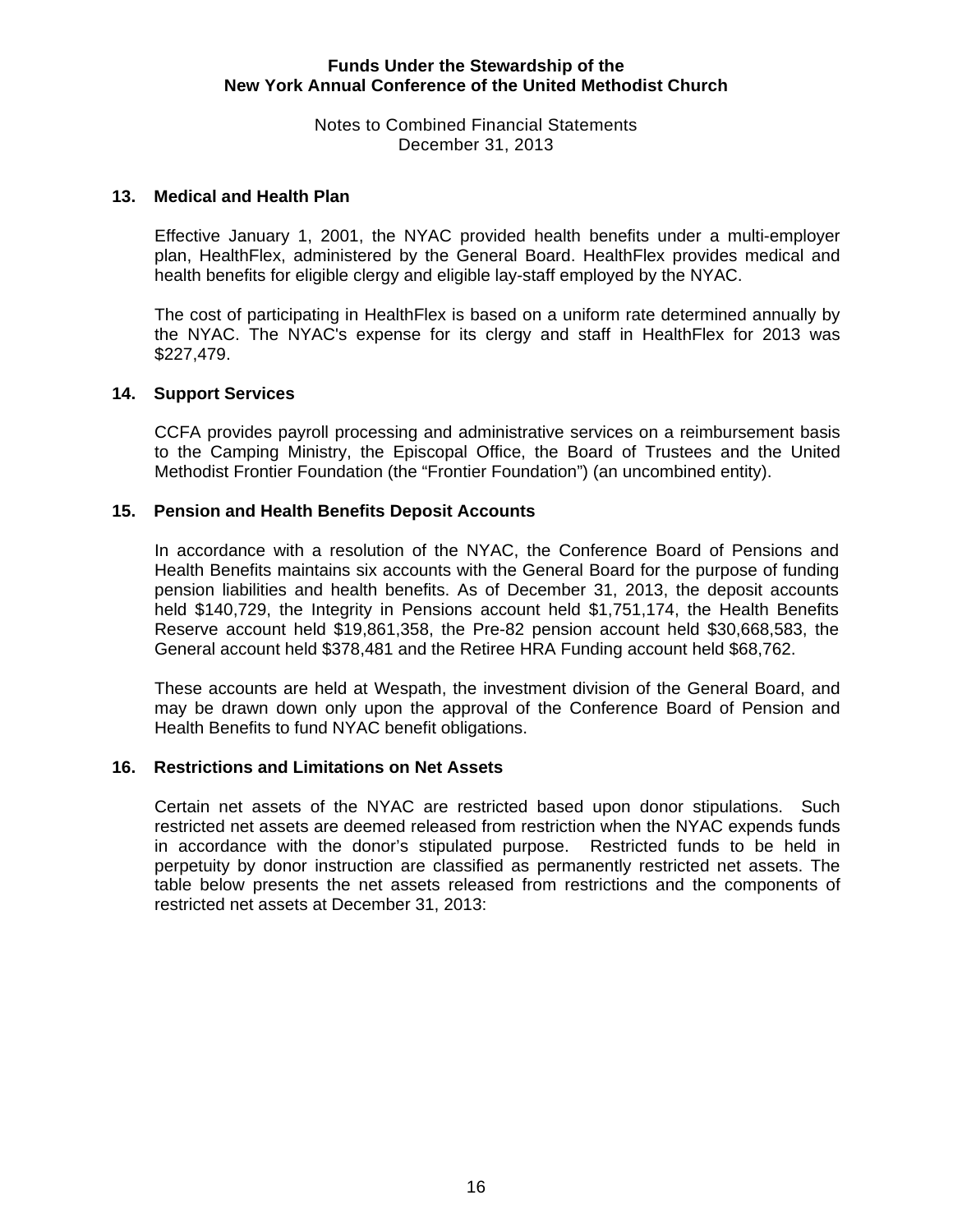#### Notes to Combined Financial Statements December 31, 2013

#### **16. Restrictions and Limitations on Net Assets** *(continued)*

| <b>Fund Description</b>                | <b>Net Assets</b><br>Released From<br>Restriction<br>in 2013 | Temporarily<br>Restricted<br>Net Assets at<br>December 31, 2013 | Permanently<br>Restricted<br>Net Assets at<br>December 31, 2013 |  |  |  |
|----------------------------------------|--------------------------------------------------------------|-----------------------------------------------------------------|-----------------------------------------------------------------|--|--|--|
| <b>Special Funds</b>                   |                                                              |                                                                 |                                                                 |  |  |  |
| <b>Groveville Cemetery Fund</b>        | \$                                                           | \$<br>3,513                                                     | \$                                                              |  |  |  |
| <b>Bosley Memorial Fund</b>            |                                                              | 570                                                             |                                                                 |  |  |  |
|                                        |                                                              | 4,083                                                           |                                                                 |  |  |  |
| <b>Trust Funds</b>                     |                                                              |                                                                 |                                                                 |  |  |  |
| Aldersgate Church Fund                 | 8,277                                                        | 100,095                                                         | 87,673                                                          |  |  |  |
| <b>Collard Fund</b>                    | 385                                                          | 18,979                                                          | 5,000                                                           |  |  |  |
| Denver Fund                            | 14,328                                                       | 423,699                                                         | 505,000                                                         |  |  |  |
| Dier Trust Fund                        |                                                              | 3,863,491                                                       |                                                                 |  |  |  |
| <b>Hess Craryville</b>                 | 48                                                           | 475                                                             | 2,500                                                           |  |  |  |
| <b>Hess Five Points</b>                | 29                                                           | 281                                                             | 1,500                                                           |  |  |  |
| <b>Hess Fund for National Division</b> | 366                                                          | 4,468                                                           | 18,341                                                          |  |  |  |
| Hess Fund for World Division           | 165                                                          | 1,171                                                           | 9,170                                                           |  |  |  |
| <b>Hess Methodist Hospital</b>         | 118                                                          | 1,333                                                           | 6,000                                                           |  |  |  |
| Jeffersonville Fund                    | 50                                                           | 2,120                                                           | 1,000                                                           |  |  |  |
| <b>Permanent Endowment</b>             |                                                              | 7,910                                                           | 8,750                                                           |  |  |  |
| Shauman Fund                           | 1,000                                                        | 31,036                                                          | 3,504                                                           |  |  |  |
| Williams Fund                          | 5,877                                                        | 124,469                                                         | 20,000                                                          |  |  |  |
|                                        | 30,643                                                       | 4,579,527                                                       | 668,438                                                         |  |  |  |
| Norwalk Parsonage                      |                                                              | 440,761                                                         |                                                                 |  |  |  |
| <b>Memorial Garden Fund</b>            |                                                              | 7,513                                                           |                                                                 |  |  |  |
| Sessions Woods - Darling Fund          | 36,842                                                       |                                                                 |                                                                 |  |  |  |
|                                        | 36,842                                                       | 448,274                                                         |                                                                 |  |  |  |
| <b>General Camping Programs</b>        | 2,436                                                        | 111,836                                                         | 60,726                                                          |  |  |  |
| Quinipet Camp Program                  | 229                                                          | 7,306                                                           | 6,535                                                           |  |  |  |
|                                        | 2,665                                                        | 119,142                                                         | 67,261                                                          |  |  |  |
| <b>Conference Programs</b>             | 5,913,648                                                    | 3,697,012                                                       |                                                                 |  |  |  |
|                                        | \$<br>5,983,798                                              | \$<br>8,848,038                                                 | \$<br>735,699                                                   |  |  |  |

#### **17. Concentration of Credit Risk**

Financial instruments, which potentially subject the NYAC to concentrations of credit risk consist primarily of cash and cash equivalents and receivables. At times, the NYAC maintains balances with banking institutions that exceed the Federal Deposit Insurance Corporation's insurable limit. The NYAC's receivables are primarily from its member churches. The NYAC believes that no significant concentration of credit risk exists with respect to its cash and cash equivalents and receivables.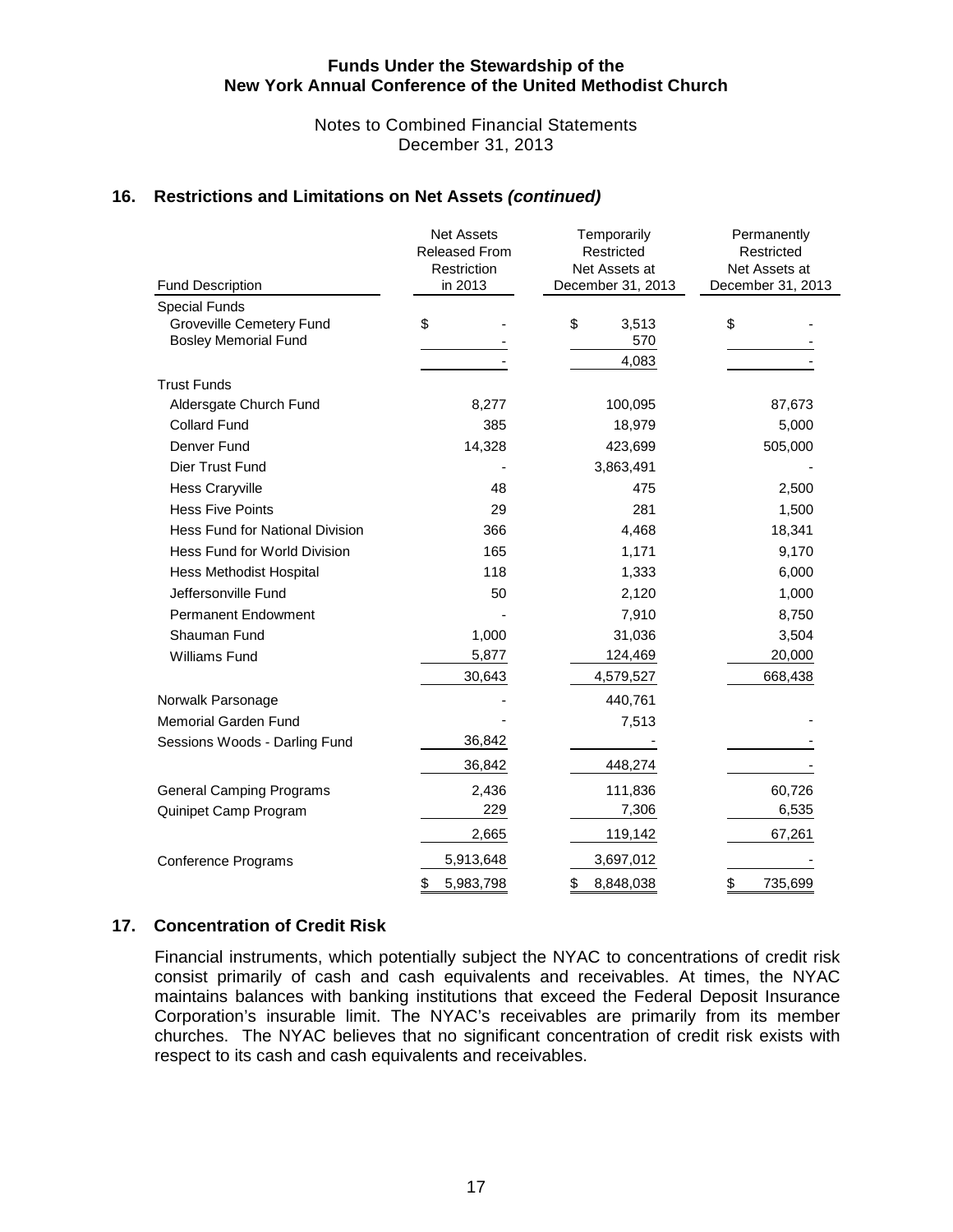Notes to Combined Financial Statements December 31, 2013

#### **18. Operating Lease Commitments**

The NYAC leases office equipment, telecommunications and software under various commercial operating leases with equipment suppliers or commercial leasing companies. Rent expense for 2013 was \$72,492. Aggregate minimum annual rental payments at December 31, 2013 for the years ending December 31, are payable as follows:

| 2014 | S  | 71,290  |
|------|----|---------|
| 2015 |    | 53,359  |
| 2016 |    | 28,061  |
| 2017 |    | 3,420   |
|      | S. | 156,130 |

#### **19. Asset Retirement Obligations**

The NYAC follows U.S. GAAP guidance contained in its publication *Accounting for Conditional Asset Retirement Obligations*. This requires recognition of a liability for the eventual retirement of a fixed asset, an asset retirement obligation ("ARO") is recognized in the period in which it occurred if a reasonable estimate of fair value of the ARO can be made. The NYAC is not aware of the existence of any ARO's.

#### **20. Contingencies**

The NYAC is involved in litigation arising in the normal course of business. Management estimates that the ultimate resolution of these matters will not be material to the NYAC's financial position.

#### **21. Restatement of Prior Year's Net Assets**

Net assets for the year ending December 31, 2011 have been restated. In 2013, the NYAC identified investments in the amount of \$695,808 that were maintained by the Frontier Foundation that belonged to CCFA and the Board of Trustees that were previously recorded in their general ledgers. Accordingly, investments were increased by this amount and net assets were corrected as follows:

| Net assets at January 1, 2012, as previously reported | \$11,676,167 |
|-------------------------------------------------------|--------------|
| Prior period adjustment                               | 695,808      |
| Net assets at January 1, 2012, as restated            | \$12,371,975 |

\* \* \* \* \*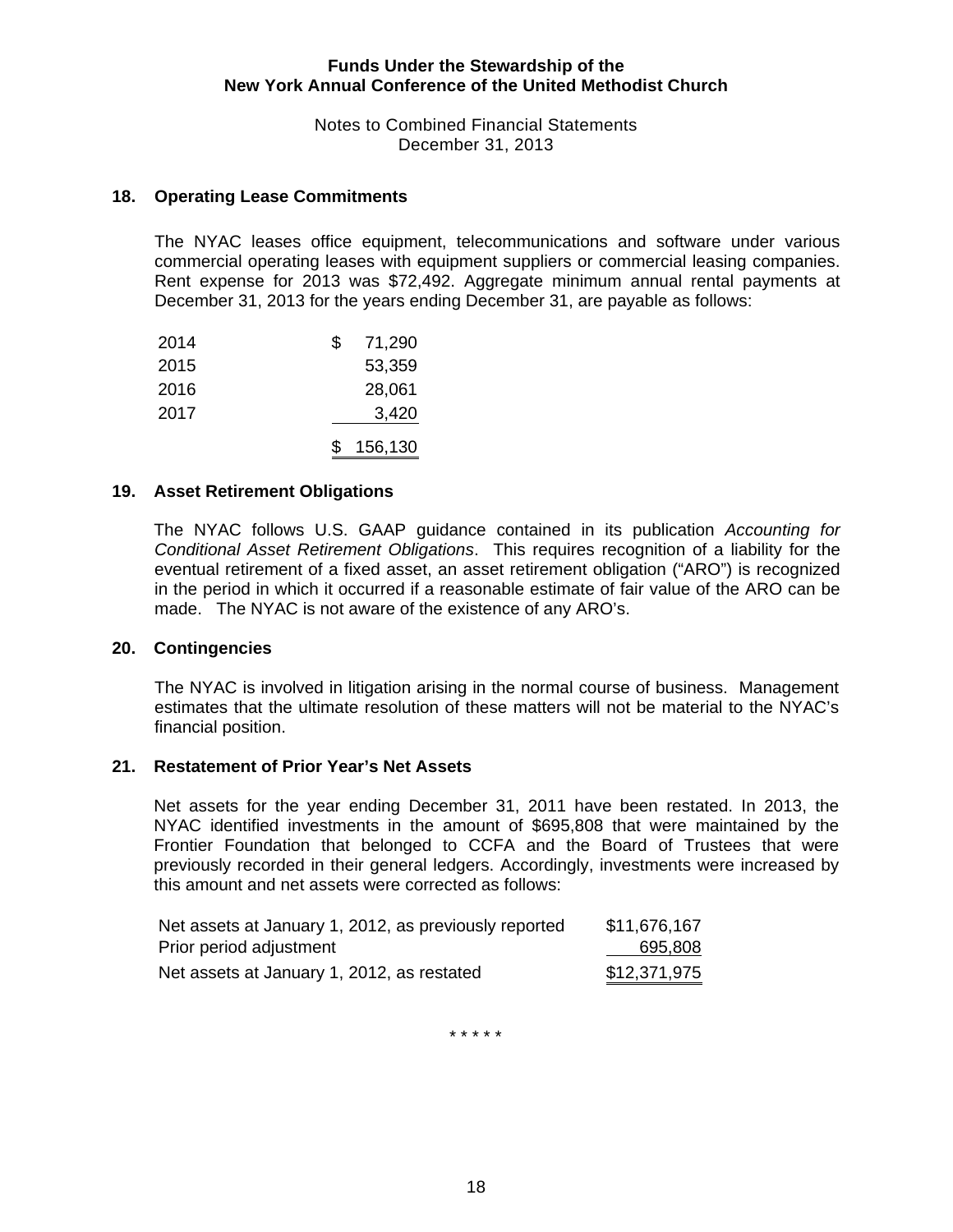> Supplemental Information December 31, 2013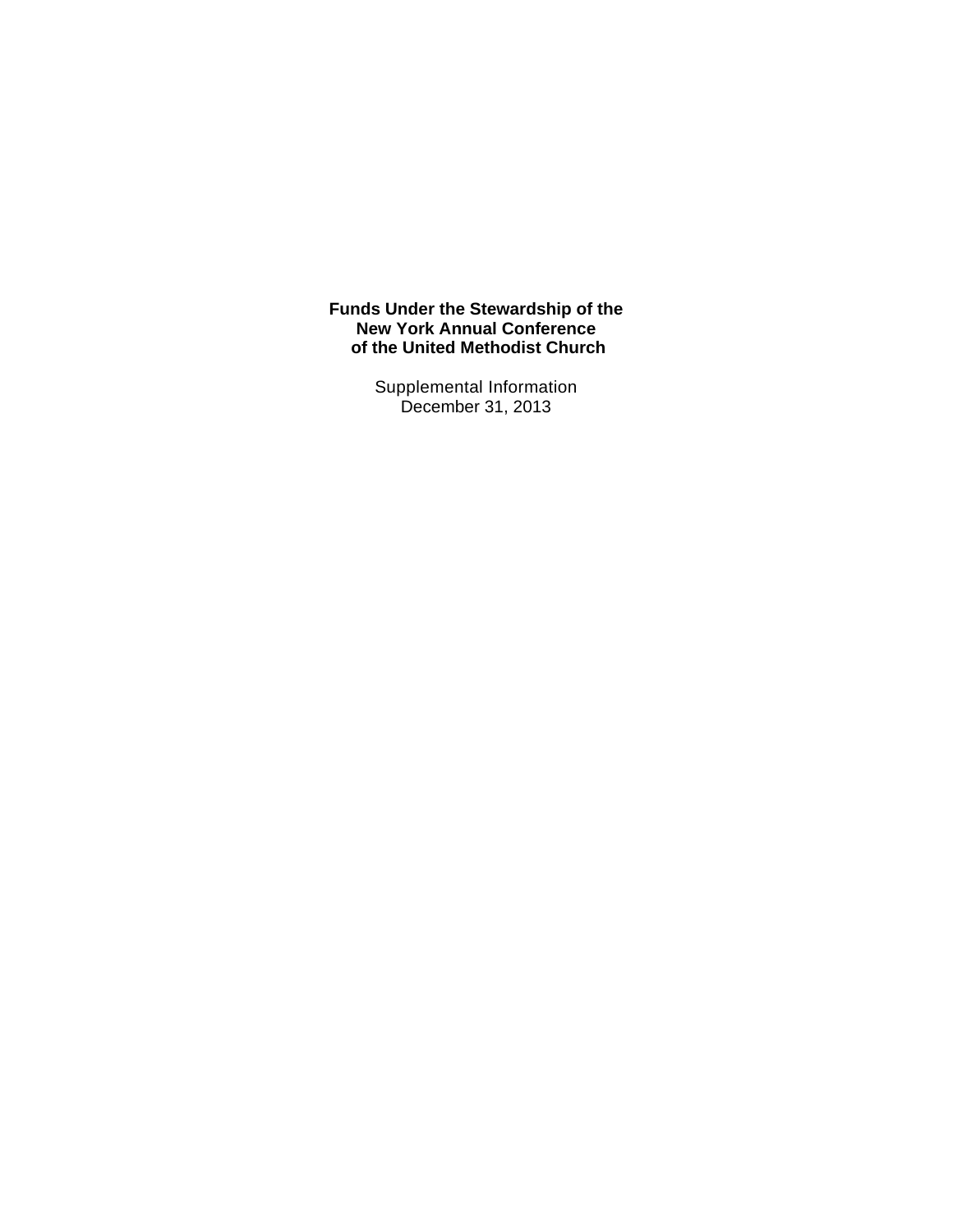Combining Schedule of Financial Position December 31, 2013 (with comparative amounts for 2012)

|                                                        | <b>CCFA</b>  | Board of<br><b>Trustees</b> | Camping<br>Ministry | Episcopal<br>Office | Sub-Total    | Eliminating<br>Entries<br>Debit (Credit) | 2013<br>Combined | 2012<br>Combined |
|--------------------------------------------------------|--------------|-----------------------------|---------------------|---------------------|--------------|------------------------------------------|------------------|------------------|
| <b>ASSETS</b>                                          |              |                             |                     |                     |              |                                          |                  |                  |
| Cash and cash equivalents                              | 3,427,349    | \$<br>117.117               | \$<br>108,024       | 139,636             | \$3,792,126  | \$                                       | \$<br>3,792,126  | \$<br>1,903,301  |
| Investments                                            | 2,814,963    | 7,511,304                   | 209,760             | 23,001              | 10,559,028   |                                          | 10,559,028       | 4,737,920        |
| Church apportionments receivable                       | 594,573      |                             |                     |                     | 594,573      |                                          | 594,573          | 787,428          |
| Accounts receivable, net                               | 313,109      |                             | 12,988              |                     | 326,097      |                                          | 326,097          | 293,197          |
| Parish development loans receivable, net               | 1,947,292    |                             |                     |                     | 1,947,292    |                                          | 1,947,292        | 1,182,012        |
| Prepaid expenses and other assets                      | 232,491      |                             | 4,840               |                     | 237,331      |                                          | 237,331          | 94,333           |
| Due from Camping Ministry                              | 657,994      | 125,264                     |                     |                     | 783,258      | (783, 258)                               |                  |                  |
| Due from Board of Trustees                             | 209,147      |                             |                     |                     | 209,147      | (209, 147)                               |                  |                  |
| Due from Episcopal Office                              | 5,518        |                             |                     |                     | 5,518        | (5,518)                                  |                  |                  |
| Custodial funds held                                   | 72,695       |                             |                     |                     | 72,695       |                                          | 72,695           | 265,185          |
| Property and equipment, net                            |              | 3,565,415                   | 2,398,697           | 2,237               | 5,966,349    |                                          | 5,966,349        | 5,898,318        |
| Deferred financing costs, net                          |              |                             | 22,270              |                     | 22,270       |                                          | 22,270           | 22,270           |
|                                                        | \$10,275,131 | \$11,319,100                | \$2,756,579         | \$164,874           | \$24,515,684 | \$<br>(997, 923)                         | \$23,517,761     | \$15,183,964     |
| <b>LIABILITIES AND NET ASSETS</b>                      |              |                             |                     |                     |              |                                          |                  |                  |
| Liabilities                                            |              |                             |                     |                     |              |                                          |                  |                  |
| Church apportionments designated for future periods    | 8,193<br>\$  | \$                          | \$                  | \$                  | 8,193<br>\$  | \$<br>$\blacksquare$                     | \$<br>8,193      | \$<br>90,776     |
| Accounts payable and accrued expenses                  | 1,649,196    |                             | 75,299              | 3,906               | 1,728,401    | 37                                       | 1,728,364        | 839,426          |
| Capital leases payable                                 |              |                             | 57,174              |                     | 57,174       |                                          | 57,174           |                  |
| Deferred revenue                                       |              |                             | 12,307              |                     | 12,307       | $\overline{\phantom{a}}$                 | 12,307           | 19,785           |
| Due to Board of Trustees                               |              |                             | 125,264             |                     | 125,264      | 125,264                                  |                  |                  |
| Due to CCFA                                            |              | 209,147                     | 657,957             | 5,518               | 872,622      | 872,622                                  |                  |                  |
| Loan payable - Conference Board of Pensions and Health |              |                             |                     |                     |              |                                          |                  |                  |
| <b>Benefits</b>                                        | 359,917      |                             |                     |                     | 359,917      |                                          | 359,917          | 369,917          |
| Loan payable - United Methodist Development Fund       |              | 526,427                     |                     |                     | 526,427      |                                          | 526,427          | 586,228          |
| Loan payable - Bridgehampton Methodist Church          |              |                             |                     |                     |              |                                          |                  | 63,247           |
| Mortgage payable - Bridgehampton National Bank         |              |                             | 1,066,202           |                     | 1,066,202    |                                          | 1,066,202        | 1,085,965        |
| Custodial funds held                                   | 72,695       |                             |                     |                     | 72,695       |                                          | 72,695           | 265,185          |
| <b>Total Liabilities</b>                               | 2,090,001    | 735,574                     | 1,994,203           | 9,424               | 4,829,202    | 997,923                                  | 3,831,279        | 3,320,529        |
| <b>Net Assets</b>                                      |              |                             |                     |                     |              |                                          |                  |                  |
| Unrestricted                                           | 4,488,118    | 4,883,204                   | 575,973             | 155,450             | 10,102,745   |                                          | 10,102,745       | 7,430,194        |
| Temporarily restricted                                 | 3,697,012    | 5,031,884                   | 119,142             |                     | 8,848,038    |                                          | 8,848,038        | 3,697,542        |
| Permanently restricted                                 |              | 668,438                     | 67,261              |                     | 735,699      |                                          | 735,699          | 735,699          |
| <b>Total Net Assets</b>                                | 8,185,130    | 10,583,526                  | 762,376             | 155,450             | 19,686,482   |                                          | 19,686,482       | 11,863,435       |
|                                                        | \$10,275,131 | \$11,319,100                | \$2,756,579         | \$164,874           | \$24,515,684 | 997,923<br>\$                            | \$23,517,761     | \$15,183,964     |

See independent auditors' report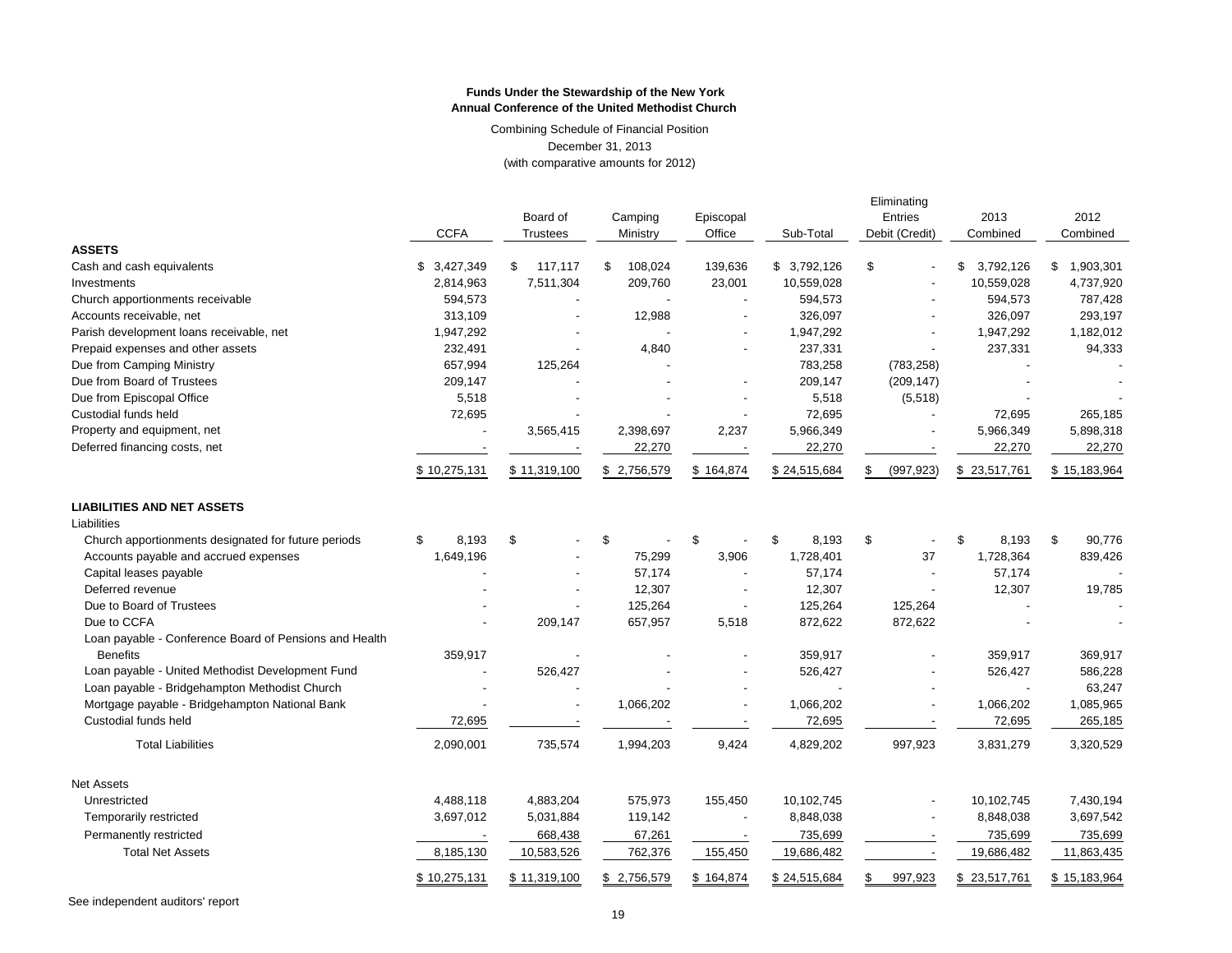|                                       | <b>CCFA</b>  |                           |             | <b>Board of Trustees</b> |                           |                           | <b>Camping Ministry</b> |               |                           |                           | Episcopal<br>Office |                        |                                          |                  |                  |
|---------------------------------------|--------------|---------------------------|-------------|--------------------------|---------------------------|---------------------------|-------------------------|---------------|---------------------------|---------------------------|---------------------|------------------------|------------------------------------------|------------------|------------------|
|                                       | Unrestricted | Temporarily<br>Restricted | Total       | Unrestricted             | Temporarily<br>Restricted | Permanently<br>Restricted | Total                   | Unrestricted  | Temporarily<br>Restricted | Permanently<br>Restricted | Total               | Unrestricted           | Eliminating<br>Entries<br>(Debit) Credit | 2013<br>Combined | 2012<br>Combined |
| <b>SUPPORT AND REVENUE</b>            |              |                           |             |                          |                           |                           |                         |               |                           |                           |                     |                        |                                          |                  |                  |
| Church apportionments                 | \$2,155,468  | 5.547.447                 | \$7.702.915 | - \$<br>$\sim$           | $\mathcal{S}$             | -S                        | \$                      | $\mathcal{S}$ | $\mathfrak{s}$<br>$\sim$  | \$.<br>٠                  | - \$                | - \$<br>$\overline{a}$ | \$.<br>٠                                 | 7,702,915<br>s.  | 7,558,271<br>s.  |
| Contributed benevolences              | 2,102        | 1,444,093                 | 1,446,195   |                          |                           |                           |                         |               |                           |                           |                     |                        |                                          | 1,446,195        | 623,821          |
| Fees and reimbursements               | 291,272      | $\overline{\phantom{a}}$  | 291.272     |                          |                           |                           |                         |               |                           |                           |                     |                        |                                          | 291,272          | 299,547          |
| Grants and contributions              | 569,354      | $\overline{\phantom{a}}$  | 569,354     | 847.549                  | 3.714.885                 | $\overline{\phantom{a}}$  | 4.562.434               | 370.449       | $\overline{\phantom{a}}$  | $\sim$                    | 370,449             | 130,471                | (121,000)                                | 5,511,708        | 567,567          |
| Earned revenues                       |              |                           |             |                          |                           |                           |                         | 1,678,237     |                           | $\overline{\phantom{a}}$  | 1,678,237           |                        | $\sim$                                   | 1,678,237        | 1,523,827        |
| Store sales                           |              |                           |             |                          |                           |                           |                         | 4.746         |                           |                           | 4.746               |                        |                                          | 4,746            | 13,466           |
| Forgiveness of debt                   |              |                           |             |                          |                           |                           |                         | 58,901        |                           |                           | 58,901              |                        |                                          | 58,901           |                  |
| Investment return                     | 74,848       | 50,271                    | 125,119     | 148,485                  | 347.908                   |                           | 496,393                 | 3,828         | 29,690                    | $\overline{\phantom{a}}$  | 33,518              | 4.734                  | ٠                                        | 659,764          | 133,141          |
| Interest                              | 67,852       | $\overline{\phantom{a}}$  | 67,852      | $\sim$                   |                           |                           |                         | 81            |                           |                           | 81                  | 10                     |                                          | 67,943           | 78,019           |
| Other revenue                         |              |                           |             | 36,089                   |                           |                           | 36,089                  | 129           |                           |                           | 129                 |                        |                                          | 36,218           | 20,314           |
| Net assets released from restrictions | 5,913,648    | (5,913,648)               |             | 67,485                   | (67, 485)                 |                           |                         | 2,665         | (2,665)                   |                           |                     |                        |                                          |                  |                  |
| <b>Total Support and Revenue</b>      | 9,074,544    | 1,128,163                 | 10,202,707  | 1,099,608                | 3,995,308                 |                           | 5,094,916               | 2,119,036     | 27,025                    |                           | 2,146,061           | 135,215                | (121,000)                                | 17,457,899       | 10,817,973       |
| <b>EXPENSES</b>                       |              |                           |             |                          |                           |                           |                         |               |                           |                           |                     |                        |                                          |                  |                  |
| Program                               | 5,913,648    | ٠                         | 5,913,648   | 312,320                  |                           |                           | 312,320                 |               |                           |                           |                     | 56,514                 | ٠                                        | 6,282,482        | 6,761,555        |
| Campsite                              |              |                           |             |                          |                           |                           |                         |               |                           |                           |                     |                        |                                          |                  |                  |
| Quinipet                              |              |                           |             |                          |                           |                           | $\sim$                  | 1,489,798     |                           | $\overline{\phantom{a}}$  | 489,798             |                        | ٠                                        | 1,489,798        | 1,366,241        |
| Epworth                               |              |                           |             |                          |                           |                           |                         | 368,913       | $\overline{\phantom{a}}$  | ٠                         | 368,913             |                        | $\overline{\phantom{a}}$                 | 368,913          | 433,975          |
| Kingswood                             |              |                           |             |                          |                           |                           |                         | 86,139        |                           |                           | 86,139              |                        |                                          | 86,139           | 95,384           |
| Capital campaign                      |              |                           |             |                          |                           |                           |                         | 3,157         |                           |                           | 3,157               |                        |                                          | 3,157            | 2,872            |
| Management and general                | 1,332,000    |                           | 1.332.000   | 144,867                  |                           |                           | 144,867                 |               |                           |                           |                     | 48,496                 | (121,000)                                | 1,404,363        | 2,666,486        |
| <b>Total Expenses</b>                 | 7,245,648    | $\overline{\phantom{a}}$  | 7,245,648   | 457,187                  |                           |                           | 457,187                 | 1,948,007     |                           |                           | 1,948,007           | 105,010                | (121,000)                                | 9,634,852        | 11,326,513       |
| Change in Net Assets (Deficit)        | 1,828,896    | 1,128,163                 | 2,957,059   | 642,421                  | 3,995,308                 |                           | 4,637,729               | 171,029       | 27,025                    | $\overline{\phantom{a}}$  | 198,054             | 30,205                 |                                          | 7,823,047        | (508, 540)       |
| <b>NET ASSETS</b>                     |              |                           |             |                          |                           |                           |                         |               |                           |                           |                     |                        |                                          |                  |                  |
| Beginning of year, as restated        | 2,659,222    | 2,568,849                 | 5,228,071   | 4,240,783                | 1,036,576                 | 668,438                   | 5,945,797               | 404,944       | 92,117                    | 67,261                    | 564,322             | 125,245                |                                          | 11,863,435       | 12,371,975       |
| End of year                           | \$4,488,118  | 3,697,012                 | \$8,185,130 | \$4,883,204              | 5,031,884                 | 668,438                   | \$10,583,526            | 575,973       | 119,142                   | 67,261                    | \$762,376           | 155,450<br>S.          |                                          | \$19,686,482     | \$11,863,435     |

Combining Schedule of Activities Year Ended December 31, 2013 (with summarized totals for 2012)